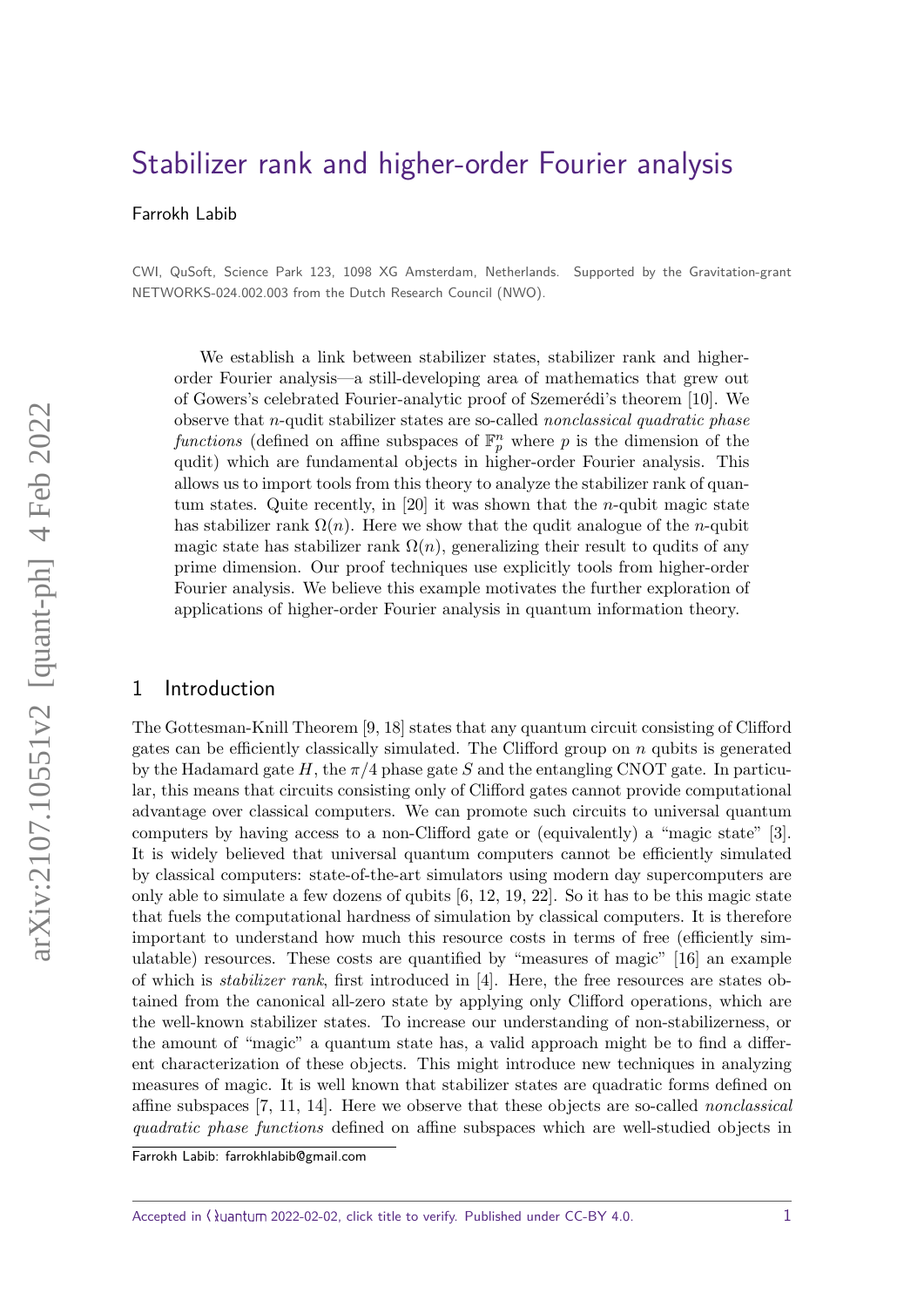higher-order Fourier analysis.

Higher-order Fourier analysis, a still nascent area of mathematics, grew out of a Fourieranalytic proof of Szemerédi's Theorem  $[23]$  by Gowers  $[10]$ . Whereas in Fourier analysis one studies how functions correlate with characters, in higher-order Fourier analysis one studies correlations with functions that resemble polynomials (where characters correspond to linear functions). These polynomial-like functions are known as polynomial phase functions.

It turns out that Boolean functions giving the (unnormalised) amplitudes of graph states are examples of quadratic phase functions. In general, quadratic phase functions can be defined using "multiplicative derivatives": for  $h \in \mathbb{F}_2^n$ , the multiplicative derivative of  $f: \mathbb{F}_2^n \to \mathbb{C}$  in direction *h* is

$$
\Delta_h f(x) := f(x+h)\overline{f(x)}.
$$

Nonclassical polynomial phase functions of degree *d* are those functions that are constant after taking  $d+1$  multiplicative derivatives. It is not difficult to check that graph states, whose amplitude function always has the form  $f(x) = (-1)^{q(x)}$  where q is a quadratic polynomial, satisfies this property with  $d = 2$ . These are referred to as the *classical* quadratic phase functions. However, the nonclassical quadratic phase functions are not exhausted by these examples. It turns out that stabilizer states correspond to functions in this broader class. This establishes a surprising link between higher-order Fourier analysis and quantum information theory. It was shown in [\[7\]](#page-14-7) (see also [\[2\]](#page-14-10)) that stabilizer states are quadratic forms taking values in  $\mathbb{Z}_8$  defined on affine subspaces. We will see that they are nonclassical quadratic phase function on affine subspaces.

Let *p* be an odd prime and consider qudits of dimension *p*. Then, the amplitudes of *n*qudit stabilizer states are also quadratic phase functions defined on affine subspaces of  $\mathbb{F}_p^n$ [\[14\]](#page-14-9), see also [\[11\]](#page-14-8). It is interesting to note that for primes  $p > 2$  the *n*-qudit stabilizer states are given by classical quadratic polynomials while there are no nonclassical polynomials of degree two, contrary to the case  $p = 2$ .

**Stabilizer rank.** Stabilizer rank is a measure of magic which was recently extensively analysed by Bravyi et al. [\[5\]](#page-14-11). The stabilizer rank of a quantum state  $|\psi\rangle$ , denoted  $\chi(|\psi\rangle)$ , is the minimal number *r* such that  $|\psi\rangle$  can be written as a linear combination of *r* stabilizer states. As is well known, any circuit  $\mathcal C$  consisting of Clifford gates and  $n$  copies of the *T*-gate, given by  $|0\rangle\langle 0| + e^{i\pi/4} |1\rangle\langle 1|$ , can be implemented using Clifford operations on the *n*-qubit magic state  $|T\rangle^{\otimes n}$ , where  $|T\rangle = \frac{|0\rangle + e^{i\pi/4}|1\rangle}{\sqrt{2}}$ . Then, the stabilizer rank of  $|T\rangle^{\otimes n}$ upper bounds the simulation cost of the circuit  $\mathcal{C}$ . Bravyi, Smith and Smolin [\[4\]](#page-14-6) showed that the stabilizer rank of the *n*-qubit magic state is  $\Omega(\sqrt{n})$ . Very recently Peleg, Shpilka and Volk [\[20\]](#page-15-0) showed a lower bound of  $\Omega(n)$  for the stabilizer rank of the *n*-qubit magic state, which is a quadratic improvement. Here we give the same lower bound but generalize to qudits of any prime dimension.

Adding any non-Clifford gate to the Clifford gate set could in principle promote it to universal quantum computation. However, we use the generalization of the *T* gate for qudits from [\[15\]](#page-14-12). Let us call this gate *U* and define  $|+\rangle := \frac{|0\rangle+|1\rangle+\cdots+|p-1\rangle}{\sqrt{p}}$ . Then, the single qudit magic state over  $\mathbb{F}_p$  is defined to be

$$
|\psi_U\rangle = U|+\rangle.
$$

<span id="page-1-0"></span>Our main result is the following.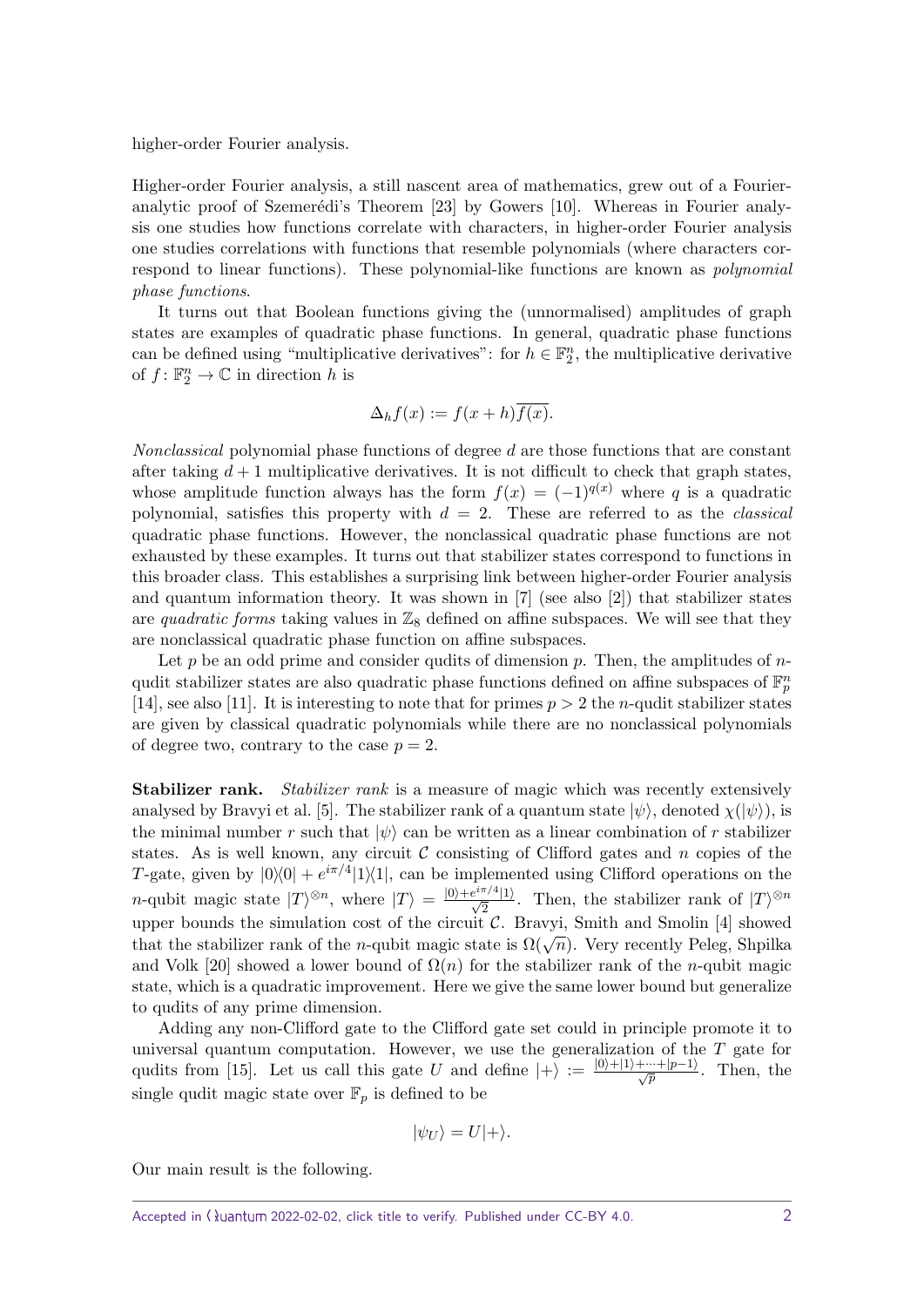**Theorem 1.1.** Let *p* be any prime and let  $|\psi_U\rangle^{\otimes n}$  be the *n*-qudit magic state over  $\mathbb{F}_p$ . We *have that*  $\chi(|\psi_U\rangle^{\otimes n}) \geq \Omega(n)$ *.* 

This result generalizes [\[20\]](#page-15-0), but our techniques are completely different and use explicitly tools from higher-order Fourier analysis. Roughly speaking, we show that the function giving the amplitudes of the *n*-qudit magic state is a cubic nonclassical polynomial phase function for which the polynomial "in the phase" has high rank (see Definition [3.9\)](#page-5-0). We then prove that the lower bound for this rank is also a lower bound for the stabilizer rank. In this step we use a lemma from [\[20\]](#page-15-0) (Claim 3.3 in that paper) to get a handle on the affine subspaces that appear from the stabilizer states. Apart from this lemma, the techniques are different.

We think that the techniques used here might pave the way to super-linear lower bounds for decompositions in terms of stabilizer states defined on the full space  $\mathbb{F}_p^n$ .

**Higher-order Fourier analysis and quantum information theory.** We believe that the application we found motivate the further study of tools in higher-order Fourier analysis in quantum information theory. A work that connected to this area is [\[1\]](#page-14-13), where the "Gowers Inverse Theorem" is utilised to analyze certain Bell inequalities. This current work is yet another example.

Higher-order Fourier analysis has already found many applications in classical theoretical computer science, such as in property testing, coding theory and complexity theory [\[13\]](#page-14-14). In analogy with analysis of Boolean functions, we hope that higher-order Fourier analysis proves equally useful in quantum information theory.

**Acknowledgements** I would like to thank Jop Briët for his guidance and many fruitful discussions in this project. Also thanks to Michael Walter for the fruitful discussions on stabilizer and magic states in odd prime dimension.

## 2 Preliminaries

For a finite non-empty set *S*, we write  $\mathbb{E}_{s \in S}$  to mean  $\frac{1}{|S|} \sum_{s \in S}$ . Let *p* be a prime. We denote by  $\mathbb{F}_p$  the field of *p* elements,  $\mathbb{T} = \mathbb{R}/\mathbb{Z}$  and  $\mathbb{Z}_n$  is the ring of integers mod *n*.

Let  $|\cdot|: \mathbb{F}_p \to \{0, 1, \ldots, p-1\}$  be the natural map. This map has the property that for  $a, b \in \mathbb{F}_2$ ,

<span id="page-2-1"></span><span id="page-2-0"></span>
$$
|a+b| = |a| + |b| - 2|ab|.
$$
 (1)

And for  $a, b \in \mathbb{F}_3$ ,

$$
|a+b| = |a| + |b| + 3(|a^2b| + |ab^2|) - 6|ab| \mod 9.
$$
 (2)

We also define  $|\cdot|: \mathbb{F}_p^n \to \mathbb{Z}_{\geq 0} : x \mapsto |x_1| + \cdots + |x_n|$ , this is an abuse of notation, but it should be clear from context what the domain of the map  $|\cdot|$  is. Define  $\iota$  to be the map given by

$$
\iota\colon \mathbb{F}_p\to \mathbb{T}\colon x\mapsto |x|/p\mod 1.
$$

The exponential map  $e: \mathbb{T} \to \mathbb{C}$  is defined  $e(t) := e^{2\pi i t}$ .

For an affine subspace  $H \subset \mathbb{F}_p^n$ , we write  $H = L(H) + v$  for some vector  $v \in \mathbb{F}_p^n$  and a linear subspace  $L(H)$ . The vector *v* is not unique, but  $L(H)$  is uniquely determined by *H*, namely  $L(H) = \{x - y : x, y \in H\}.$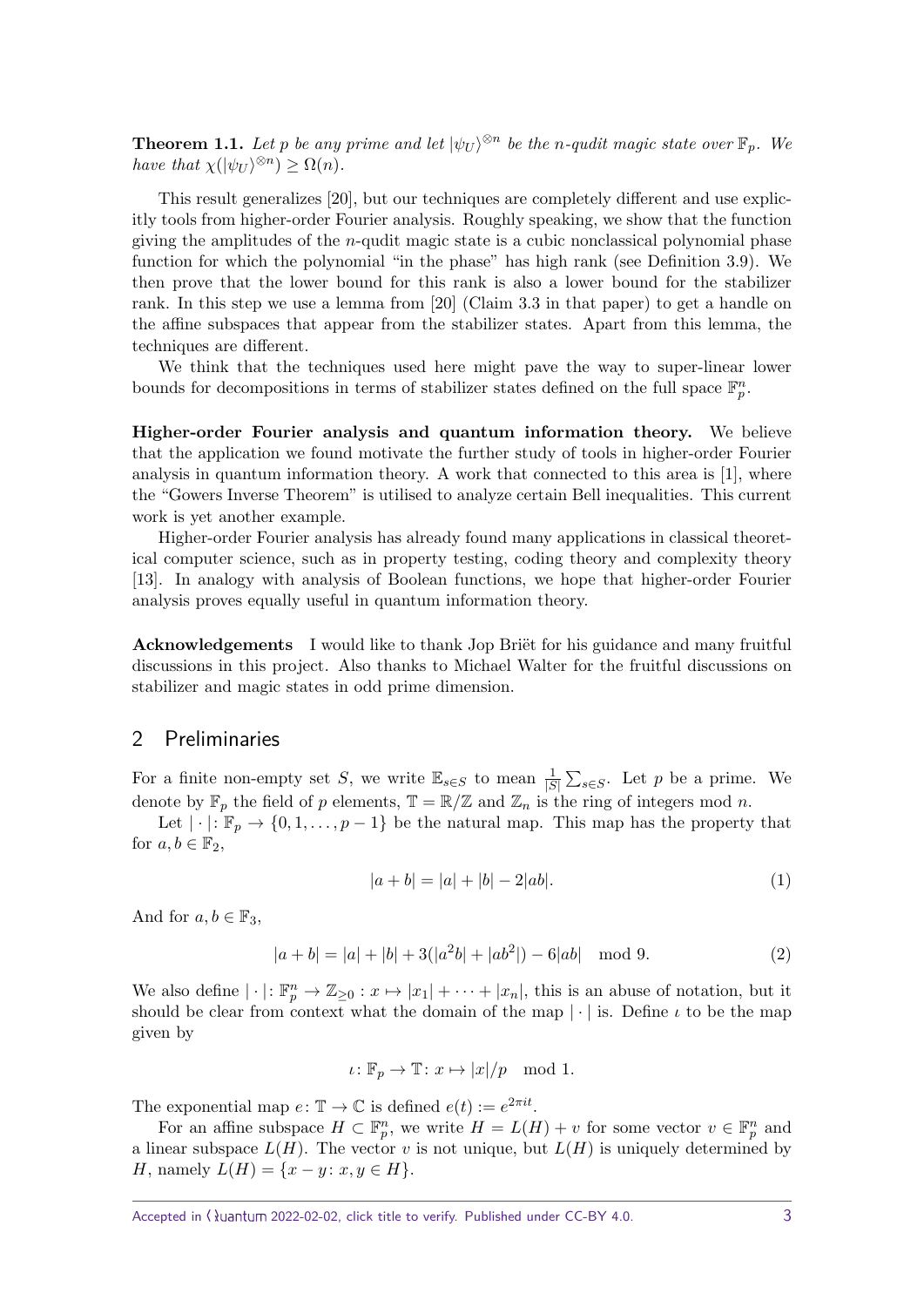Let *G* be an abelian group,  $H \subset \mathbb{F}_p^n$  an affine subspace and  $P: H \to G$  a map. The additive derivative  $\Delta_h$  is defined to be  $\Delta_h P(x) := P(x+h) - P(x)$ , where  $h \in L(H)$  and *x* ∈ *H*.

For a subset  $A \subset \mathbb{F}_p^n$ , write  $1_A: \mathbb{F}_p^n \to \{0,1\}$  for the indicator function of *A*, i.e.  $1_A(x) = 1$  if  $x \in A$  and 0 otherwise.

We also need some basic definitions for the Fourier transform. Let  $\omega_p := e^{2\pi i/p}$ . For functions  $f, g \colon \mathbb{F}_p^n \to \mathbb{C}$ , their inner product is defined by

$$
\langle f,g\rangle:=\mathop{\mathbb{E}}_{x\in\mathbb{F}_p^n}f(x)\overline{g(x)}=p^{-n}\sum_{x\in\mathbb{F}_p^n}f(x)\overline{g(x)}.
$$

Denote by  $\hat{f}$  the Fourier transform of  $f$ , i.e.

$$
\hat{f}(\alpha) = \mathop{\mathbb{E}}_{x \in \mathbb{F}_p^n} f(x) \omega_p^{\langle \alpha, x \rangle}, \quad \alpha \in \mathbb{F}_p^n.
$$

The inner product for the Fourier transforms is defined by

$$
\langle \hat{f}, \hat{g} \rangle = \sum_{\alpha \in \mathbb{F}_p^n} \hat{f}(\alpha) \overline{\hat{g}(\alpha)}.
$$

Using this definition, Parseval's theorem becomes

$$
\langle f,g\rangle=\langle \hat f,\hat g\rangle.
$$

#### 3 Techniques

In this section, we introduce all the definitions necessary for the proof of our main result. Our main result generalizes the recent result of [\[20\]](#page-15-0), but we use completely different techniques that we explain here as well.

#### 3.1 Stabilizer states

In [\[2\]](#page-14-10), a succinct representation of an *n*-qubit stabilizer states is given in terms of quadratic forms on affine subspaces of  $\mathbb{F}_2^n$ . For this, they introduced the following definition.

<span id="page-3-0"></span>**Definition 3.1.** For an affine subspace  $H \subset \mathbb{F}_2^n$ , a map  $Q: H \to \frac{1}{8}\mathbb{Z}/\mathbb{Z}$  is called a *quadratic form if*  $\Delta_{h_1} \Delta_{h_2} Q(x)$  *is independent of*  $x \in H$  *for all*  $h_1, h_2 \in L(H)$ *.* 

**Theorem 3.2** ([\[2\]](#page-14-10)). For any *n*-qubit stabilizer state  $|\phi\rangle$ , there exists a unique affine sub*space*  $H \subset \mathbb{F}_2^n$  *and a quadratic form*  $Q: H \to \frac{1}{8}\mathbb{Z}/\mathbb{Z}$  *such that* 

$$
|\phi\rangle = 2^{-\dim H/2} \sum_{x \in H} e(Q(x)) |x\rangle.
$$
 (3)

In [\[2\]](#page-14-10) quadratic forms are considered that are maps  $Q: H \to \frac{1}{8}\mathbb{Z}/\mathbb{Z}$ . We will show that the only way that such a map has the property  $\Delta_{h_1} \Delta_{h_2} Q(x)$  being independent of  $x \in H$ for all  $h_1, h_2 \in L(H)$ , is if *Q* actually take values in  $\frac{1}{4}\mathbb{Z}/\mathbb{Z} \subset \frac{1}{8}$  $\frac{1}{8}\mathbb{Z}/\mathbb{Z}$ . We will also see that such functions are known as nonclassical polynomials of degree two in the literature of higher-order Fourier analysis. Making this explicit link with higher-order Fourier analysis allows us to import tools from that theory to use in lower bounding the stabilizer rank of quantum states.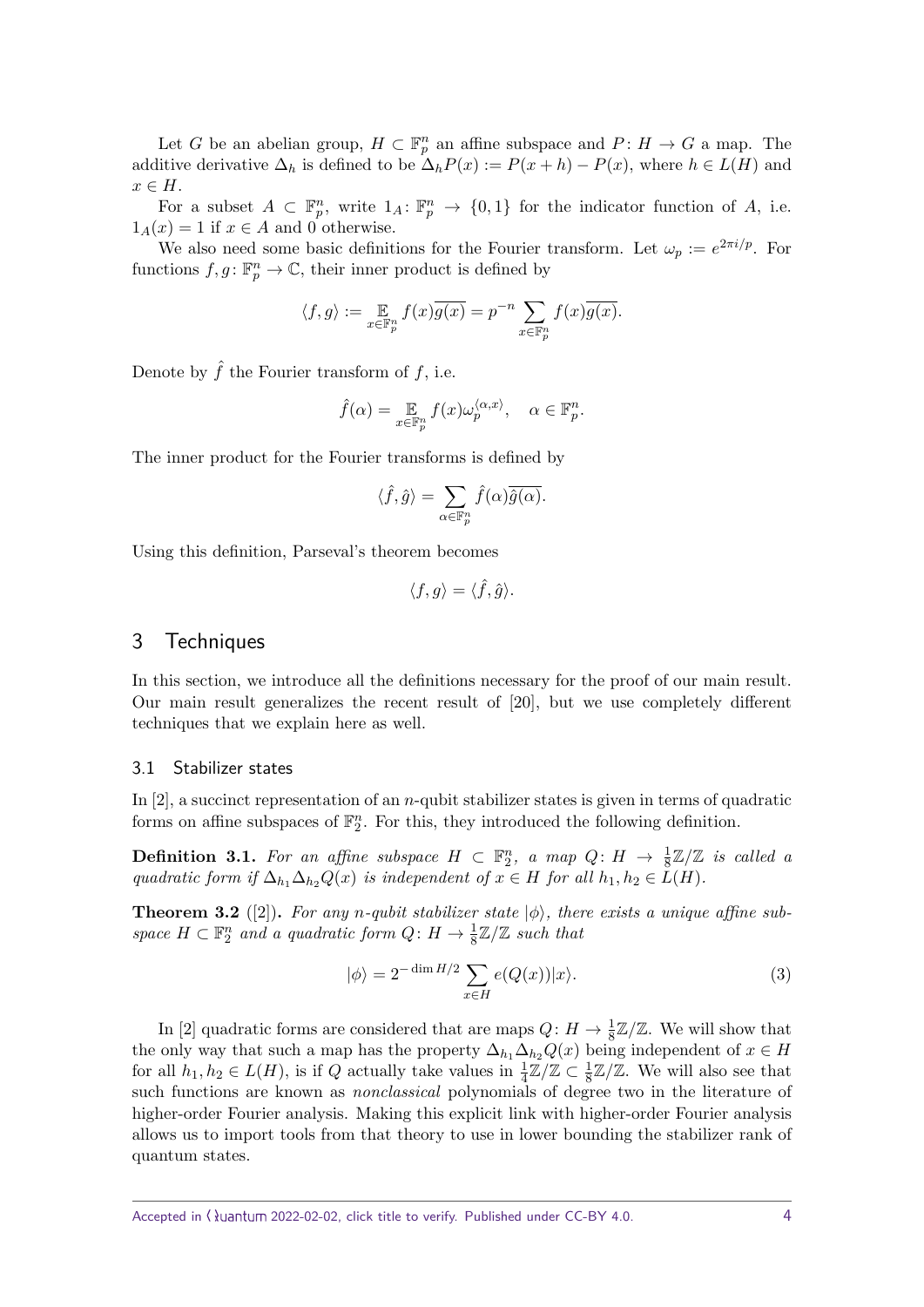Next, qudit stabilizer states where the dimension of the qudit is an odd prime *p* are somewhat simpler as they are given by quadratic polynomials taking values in  $\mathbb{F}_p$  on affine subspaces in  $\mathbb{F}_p^n$ . Let  $\omega_p = e^{2\pi i/p}$  be a *p*-th root of unity. A map  $Q: H \to \mathbb{F}_p$  is a quadratic polynomial on an affine subspace  $H \subset \mathbb{F}_p^n$  if  $\Delta_{h_1} \Delta_{h_2} Q(x)$  is independent of  $x \in H$  for all  $h_1, h_2 \in L(H)$ .

**Theorem 3.3** ([\[14\]](#page-14-9), see also [\[11\]](#page-14-8)). Let p be an odd prime and  $|\phi\rangle$  an *n*-qudit stabilizer *state where the dimension of the qudit is p. Then, there is an affine subspace*  $H \subset \mathbb{F}_p^n$  *and a quadratic polynomial*  $Q: H \to \mathbb{F}_p$  *such that* 

$$
|\phi\rangle = p^{-\dim(H)/2} \sum_{x \in H} \omega_p^{Q(x)} |x\rangle.
$$
 (4)

**Definition 3.4.** For an *n*-qudit quantum state  $|\psi\rangle$  define its stabilizer rank, denoted  $\chi(\ket{\psi})$ , to be the minimal number *r* needed to write  $|\psi\rangle$  as a linear combination of *r stabilizer states.*

#### 3.2 Nonclassical polynomials

We will now define what *nonclassical* polynomials are. First, let  $P \in \mathbb{F}_p[x_1, \ldots, x_n]$  be a "classical" polynomial of degree  $d \ge 1$ . One can show that  $\Delta_h P(x) = P(x+h) - P(x)$ is again a polynomial but of degree at most  $d-1$ . So after taking  $d+1$  derivatives, the resulting polynomial will be the zero polynomial. Using this observation, we can define a broader class of polynomials as functions that take values in T and satisfy a condition on its derivatives.

**Definition 3.5.** For an integer  $d \geq 1$ , a map  $P: \mathbb{F}_p^n \to \mathbb{T}$  is a nonclassical polynomial of *degree at most d if for all*  $h_1, \ldots, h_{d+1} \in \mathbb{F}_p^n$  *we have* 

$$
\Delta_{h_{d+1}} \cdots \Delta_{h_1} P(x) = 0. \tag{5}
$$

*The degree of P is the smallest such d.*

Using the map  $\iota: \mathbb{F}_p \to \mathbb{T}: x \to |x|/p$ , one can view a polynomial  $P \in \mathbb{F}_p[x_1, \ldots, x_n]$  as a map  $\iota(P) \colon \mathbb{F}_p^n \to \mathbb{T}$ . Nonclassical polynomials that arise in this way are called classical polynomials and they are a subset of the nonclassical polynomials. Note that they take values in  $\frac{1}{p}\mathbb{Z}/\mathbb{Z}$ . This confusing terminology has unfortunately become standard in the literature. Below, all polynomials are assumed to be nonclassical if it is not explicitly stated. The following example shows that this containment of classical polynomials in the set of nonclassical polynomials is indeed proper.

<span id="page-4-0"></span>**Example 3.6.** Let  $p = 2$  and consider  $P: \mathbb{F}_2^n \to \mathbb{T}$  be given by  $x \mapsto |x|/4$ . This is a nonclassical polynomial of degree two. To show this, we take derivatives:

$$
|x+h|/4 - |x|/4 = |x|/4 + |h|/4 - |x \circ h|/2 - |x|/4 = |h|/4 - |x \circ h|/2 \mod 1,
$$

where  $\circ$  is entry-wise product of vectors. In the first equality we used the property in [\(1\)](#page-2-0). Taking one more derivative

$$
\Delta_{h'}\Delta_h P(x) = -|x \circ h + h' \circ h|/2 + |x \circ h|/2 = -|h' \circ h|/2 \mod 1.
$$

Indeed,  $P(x) = |x|/4$  is a nonclassical polynomial of degree two. Note that it is *not* a classical polynomial since it takes values in  $\frac{1}{4}\mathbb{Z}/\mathbb{Z}$ .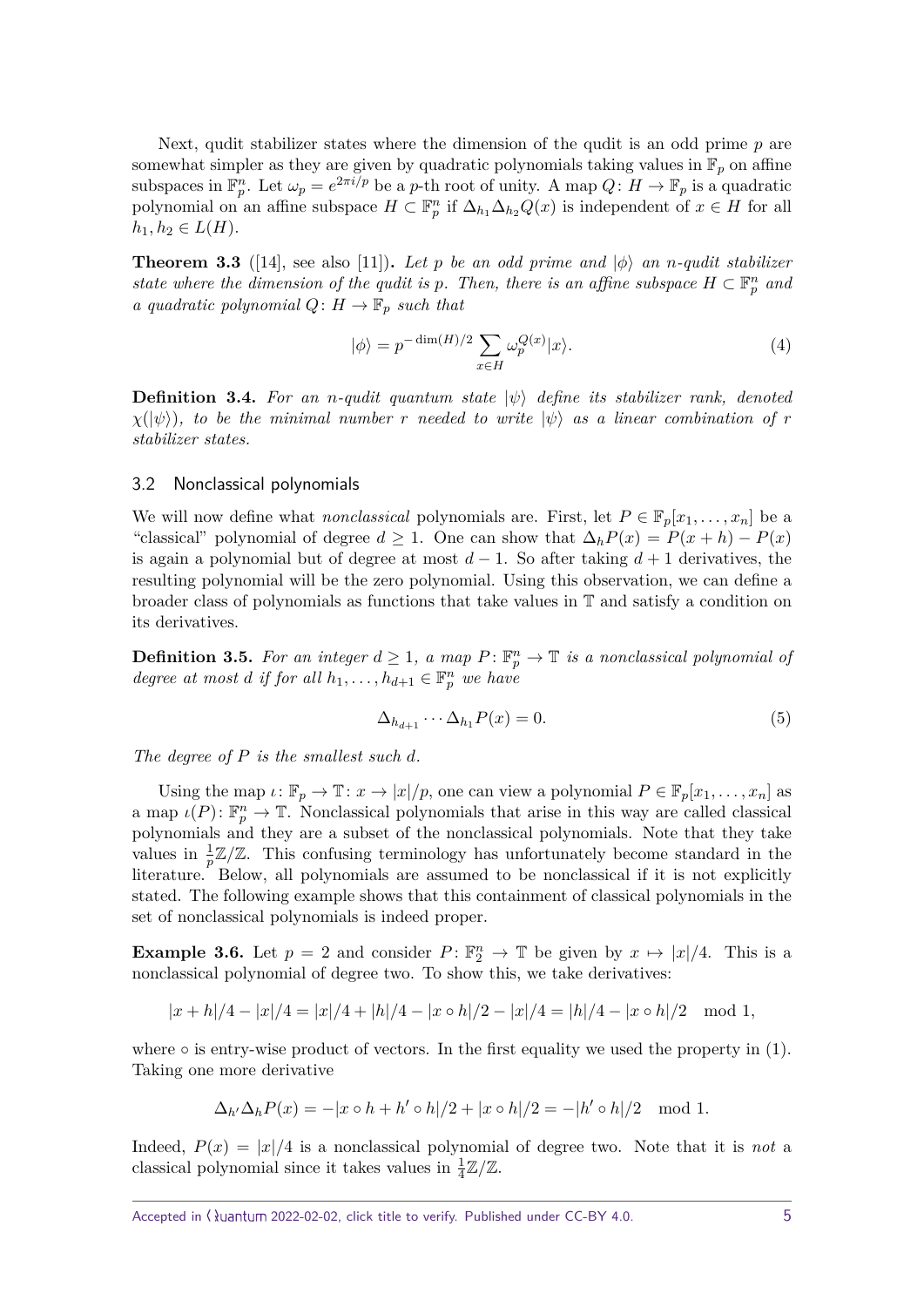In general, the polynomial  $P(x) = |x|/2^k$  is a nonclassical polynomial of degree k. We will see later (Section [4.1\)](#page-8-0) that for  $k = 3$ , this polynomial corresponds to the *n*-qubit magic state.

Let  $p = 3$  and consider the polynomial  $P: \mathbb{F}_3^n \to \mathbb{T}: x \to |x|/9$ . This is a nonclassical polynomial of degree three: let  $h \in \mathbb{F}_3^n$ , then by the property in [\(2\)](#page-2-1)

$$
\Delta_h P(x) = |x + h|/9 - |x|/9 = |h|/9 + (|x^2 \circ h| + |x \circ h^2|)/3 - 2|x \circ h|/3 \mod 1.
$$

Here  $x^2 = x \circ x$ , i.e. the entry-wise product of x with itself. The above is (up to a shift) a classical polynomial of degree two, hence *P* is cubic. We will see in Section [4.1](#page-8-0) that this polynomial *P* corresponds to the *n*-qudit magic state where the qudit has dimension three.

The above is a local definition of nonclassical polynomials. A global definition of classiread polynomials of degree at most *d* is that they take the form  $\sum_{i_1+\cdots+i_n\leq d} c_{i_1,\ldots,i_n} x_1^{i_1}\cdots x_n^{i_n}$ . Similarly, nonclassical polynomials have the following global description.

<span id="page-5-1"></span>**Proposition 3.7** ([\[24\]](#page-15-5)).  $P: \mathbb{F}_p^n \to \mathbb{T}$  *is a nonclassical polynomial of degree at most <i>d if and only if it has a representation of the form*

$$
P(x_1, \ldots, x_n) = \alpha + \sum_{\substack{0 \le i_1, \ldots, i_n \le p-1; j \ge 0:\\0 < i_1 + \cdots + i_n \le d - j(p-1)}} \frac{c_{i_1, \ldots, i_n, j} |x_1|^{i_1} \cdots |x_n|^{i_n}}{p^{j+1}},\tag{6}
$$

*for some coefficients*  $c_{i_1,\dots,i_n,j} \in \{0,1,\dots,p-1\}$  *and*  $\alpha \in \mathbb{T}$ , *these coefficients are unique. The maximal j in this decomposition is called the* depth *of P.*

Note that the depth of a nonclassical polynomial is always at most  $\lceil d/(p-1) \rceil - 1$ since at least one of the indices  $i_1, \ldots, i_n$  must be positive. Using this proposition, one quickly sees that the polynomial  $x \mapsto |x|/4$  for  $x \in \mathbb{F}_2^n$  from the example above has degree two and depth 1. The polynomial  $x \mapsto |x|/2^k$  has degree *k* and depth  $k-1$ .

Let  $H \subset \mathbb{F}_p^n$  be an affine subspace and  $Q: H \to \mathbb{T}$  a map. Let  $A: \mathbb{F}_p^{\dim(H)} \to \mathbb{F}_p^n$  be an affine linear transformation such that *A* maps surjectively on *H*. We can view *Q* in its "local coordinate system": for  $y \in \mathbb{F}_p^{\dim(H)}$  define  $Q'(y) = Q(A(y))$ .

Let  $p = 2$ . If *Q* is a quadratic form (Definition [3.1\)](#page-3-0), then *Q'* is a nonclassical polynomial of degree at most two. Proposition [3.7](#page-5-1) implies that its depth is at most 1. In other words,  $Q'$  takes values in  $\frac{1}{4}\mathbb{Z}/\mathbb{Z}$  and so does  $Q$ .

Similarly, for  $p > 2$  a quadratic polynomial  $Q: H \to \mathbb{F}_p$  on an affine subspace  $H \subset \mathbb{F}_p^n$ , is simply a quadratic polynomial in local coordinates, i.e. the map  $Q' : \mathbb{F}_p^{\dim(H)} \to \mathbb{F}_p$  is a polynomial of degree two in the  $\dim(H)$  variables.

The following is a simple observation that we will need later, it follows directly from Proposition [3.7.](#page-5-1)

<span id="page-5-2"></span>**Lemma 3.8.** Let  $P: \mathbb{F}_p^n \to \mathbb{T}$  be a nonclassical polynomial of degree at most one. Then *P is classical (up to some shift).*

#### 3.3 Rank of nonclassical polynomials

<span id="page-5-0"></span>In this section we introduce a notion of rank for nonclassical polynomials. The main reference is again [\[13\]](#page-14-14).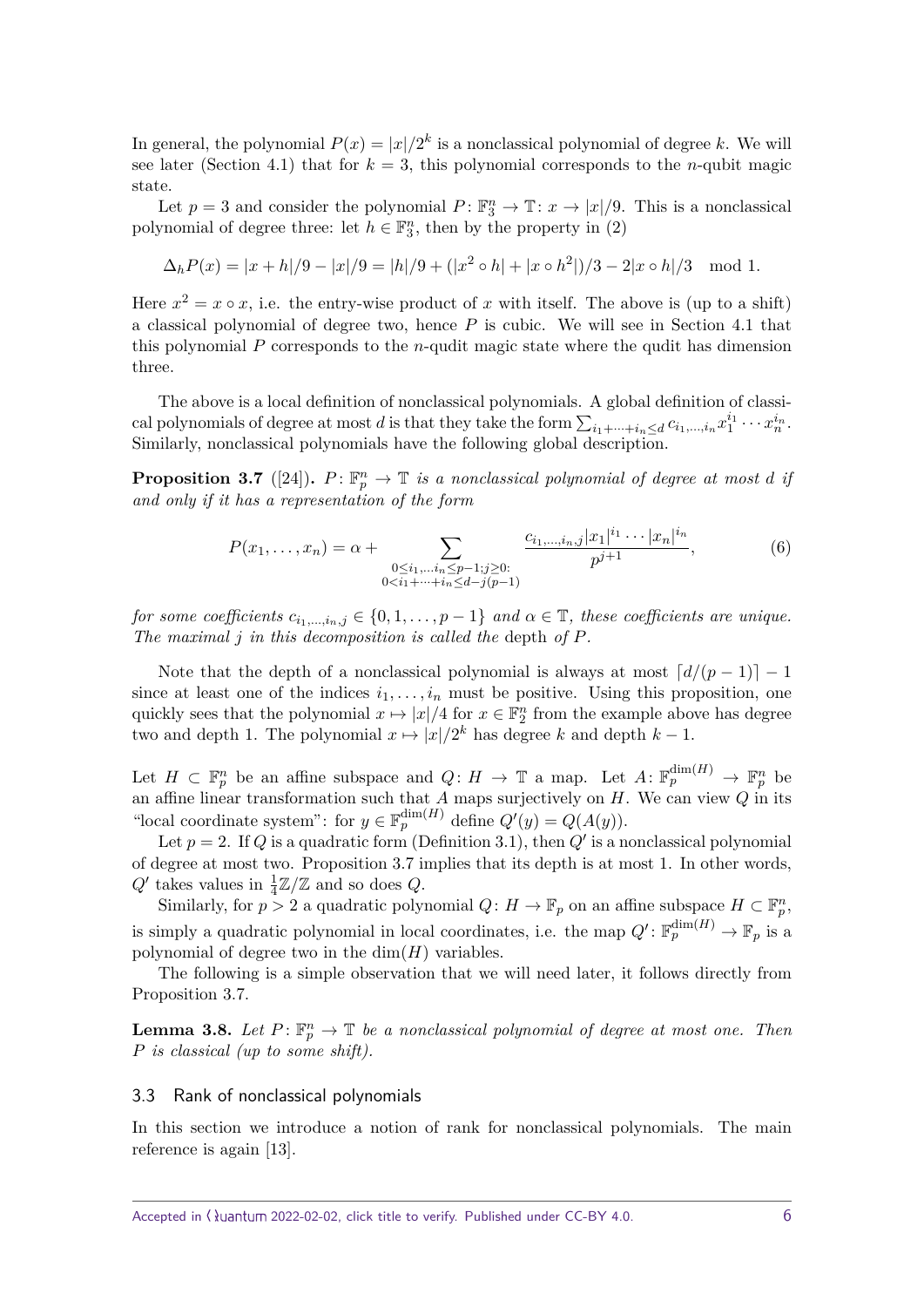**Definition 3.9.** Let  $P: \mathbb{F}_p^n \to \mathbb{T}$  be a nonclassical polynomial. For an integer  $d \geq 1$ , we *define the d-rank, denoted by*  $\text{rank}_d(P)$ *, to be the minimal number r such that there are nonclassical polynomials*  $Q_1, \ldots, Q_r$  *all of degree at most*  $d-1$  *and a function*  $\Gamma: \mathbb{T}^r \to \mathbb{T}$ *such that for all*  $x \in \mathbb{F}_p^n$ 

$$
\Gamma(Q_1(x),\ldots,Q_r(x))=P(x).
$$

*If*  $d = 1$ *, the d*-rank will be  $\infty$  *if P is non-constant and 0 otherwise. The rank of P, denoted* rank $(P)$ *, is the* deg $(P)$ *-rank of*  $P$ *.* 

The next result [\[13,](#page-14-14) Corollary 7.16] is a standard application of Fourier analysis and can be thought of as a kind of "inverse theorem". We give the proof here for convenience.

<span id="page-6-0"></span>**Proposition 3.10.** *Let*  $d \geq 2$  *and*  $P: \mathbb{F}_p^n \to \mathbb{T}$  *a polynomial with*  $r := \text{rank}_d(P)$ *. Then there exists a polynomial*  $Q$  *of degree at most*  $d-1$  *such that* 

$$
|\langle e(P), e(Q) \rangle| \geq p^{-(1+\lceil (d-1)/(p-1) \rceil)r}.
$$

*Proof.* Let  $\Gamma: \mathbb{T}^r \to \mathbb{T}$  be a map and  $Q_1, \ldots, Q_r$  be polynomials of degree at most  $d-1$ such that

$$
P(x) = \Gamma(Q_1(x), \ldots, Q_r(x)).
$$

We can assume that  $\Gamma$  is a map with domain  $G := \prod_{i=1}^r \frac{1}{p^{k_i}}$  $\frac{1}{p^{k_i+1}}\mathbb{Z}/\mathbb{Z}$ , where  $k_i$  is the depth of  $Q_i$ . Let  $\hat{G} = \prod_{i=1}^r \mathbb{Z}_{p^{k_i+1}}$  be the dual of *G*, so that the Fourier decomposition of  $e(\Gamma)$ becomes

$$
e(\Gamma(z)) = \sum_{\alpha \in \hat{G}} \hat{\Gamma}_{\alpha} e(\langle \alpha, z \rangle).
$$

The Fourier decomposition of *e*(Γ) gives a "higher-order" Fourier decomposition of *e*(*P*): for  $\alpha \in \hat{G}$  define  $Q_{\alpha}(x) := \sum_{i=1}^{r} \alpha_i Q_i(x)$ , then

$$
e(P(x)) = \sum_{\alpha \in \hat{G}} \hat{\Gamma}_{\alpha} e(Q_{\alpha}(x)).
$$

So

$$
1 = |\langle e(P), e(P) \rangle| \le \sum_{\alpha \in \hat{G}} |\langle e(P), e(Q_{\alpha}) \rangle|.
$$

Indeed, there is an  $\alpha^*$  such that

$$
|\langle e(P), e(Q_{\alpha^*})\rangle| \ge |\hat{G}|^{-1}.
$$

Since the degree of the polynomials  $Q_i$  is at most  $d-1$ , it follows that  $k_i(p-1) \leq d-1$ . This implies that

$$
|\hat{G}| = p^{k_1 + 1 + \dots + k_r + 1} \leq p^{(1 + \lceil (d-1)/(p-1) \rceil)r}.
$$

 $\Box$ 

The next lemma [\[13,](#page-14-14) Lemma 7.2] tells us how the rank changes if we restrict a polynomial to an affine subspace.

<span id="page-6-1"></span>Accepted in  $\lambda$ uantum 2022-02-02, click title to verify. Published under CC-BY 4.0.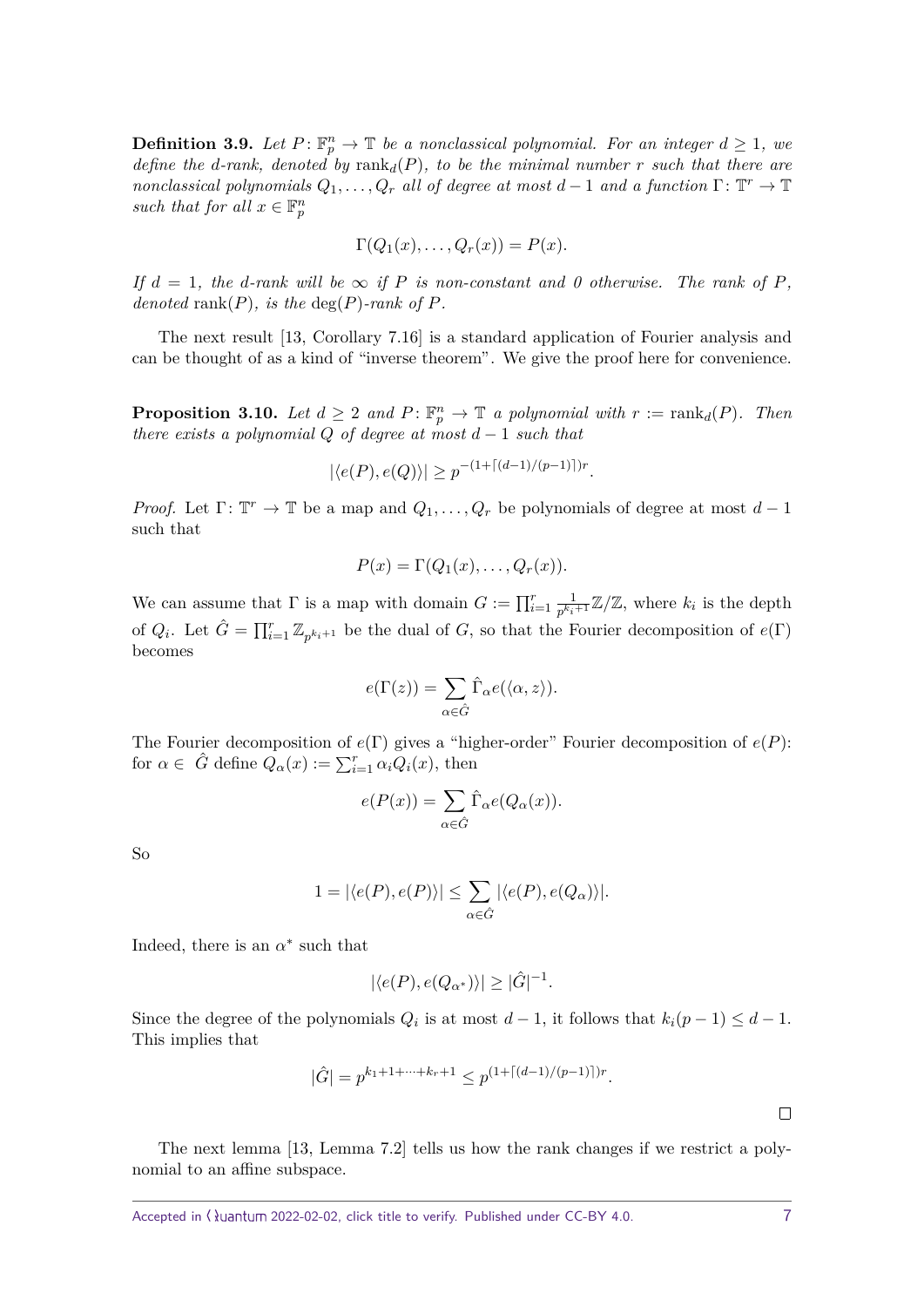**Lemma 3.11.** Let  $P: \mathbb{F}_p^n \to \mathbb{T}$  be a polynomial of degree  $d \geq 2$  and  $r := \text{rank}(P)$ . Let  $U \subset \mathbb{F}_p^n$  be an affine subspace of codimension *k* and define  $P'$  to be the restriction of *P to U.* If  $r > pk + 1$  *then*  $P'$  *is a polynomial of degree d and*  $rank(P') \geq r - pk$ *.* 

*Proof.* We will prove the statement for  $k = 1$ . The general case will follow after repeated application of the proof for  $k = 1$ .

Since rank and degree do not change under invertible affine linear transformations, we can assume without loss of generality that  $U = \{x \in \mathbb{F}_p^n : x_n = 0\}$ . Let  $\pi \colon \mathbb{F}_p^n \to \mathbb{F}_p^n$  be the projection onto *U*, so  $\pi(x_1, \ldots, x_n) = (x_1, \ldots, x_{n-1}, 0)$ . Define  $P'' = P - P' \circ \pi$ . For *x* ∈ *U* we have  $P''(x) = 0$ . Let  $a \in \mathbb{F}_p \setminus \{0\}$  and  $h_a = (0, \ldots, 0, a) \in \mathbb{F}_p^n$ . We have that  $\Delta_{h_a} P''$  has degree at most *d* − 1 and that  $\Delta_{h_a} P''(y) = P''(y + h)$  for all  $y \in U$ . So  $P''$ agrees with a polynomial  $Q_a$  of degree at most  $d-1$  on  $U + h_a$ . This implies there is a function  $\Gamma: \mathbb{T}^{p+1} \to \mathbb{T}$  such that  $P(x) = \Gamma(|x_n|/p, P'(x), Q_1(x), \ldots, Q_{p-1}(x)).$ 

Now, if  $P'$  has degree at most  $d-1$ , then  $rank(P) \leq p+1 < r$ , which is a contradiction. If  $P'$  has rank  $\langle r - p$ , we get that rank $(P) \langle r \rangle$  which is again a contradiction.  $\Box$ 

Next, we define the *Fourier rank* of a function which is a new notion of rank for functions and prove straightforward properties of it.

<span id="page-7-2"></span>**Definition 3.12.** Let  $f: \mathbb{F}_p^n \to \mathbb{C}$  be a function and  $d \geq 1$ . The degree-*d* Fourier rank *of f*, denoted frank<sub>*d*</sub>(*f*), *is the minimal r such that there are polynomials*  $Q_1, \ldots, Q_r$  *of degree at most*  $d-1$  *such that for all*  $x \in \mathbb{F}_p^n$ 

$$
f(x) = \sum_{i=1}^{r} c_i e(Q_i(x)).
$$
 (7)

The degree-2 Fourier rank of a function *f* is also known as the Fourier sparsity of *f*. The following lemma relates the notion of rank of a polynomial and its Fourier rank.

<span id="page-7-1"></span>**Lemma 3.13.** Let  $P: \mathbb{F}_p^n \to \mathbb{T}$  be a polynomial and  $d \geq 2$ . Then  $\text{frank}_d(e(P)) \geq \text{rank}_d(P)$ .

*Proof.* Denote by  $r'$  the degree *d* Fourier rank of  $e(P)$ . So there are polynomials  $Q_1, \ldots, Q_{r'}$ of degree at most  $d-1$  such that we have a decomposition

<span id="page-7-0"></span>
$$
e(P(x)) = \sum_{i=1}^{r'} c_i e(Q_i(x)).
$$
\n(8)

We will now define a function  $\Gamma: \mathbb{T}^{r'} \to \mathbb{T}$  as follows. Let  $Q: \mathbb{F}_p^n \to \mathbb{T}^{r'}$  be defined by  $Q(x) = (Q_1(x), \ldots, Q_{r'}(x))$ . The map  $\Gamma$  on the image of  $Q$  is defined by

$$
e(\Gamma(Q_1(x),...,Q_{r'}(x)))=\sum_{i=1}^{r'}c_ie(Q_i(x)).
$$

For a point *z* in the complement of the image of *Q*, we simply set  $\Gamma(z) = 0$  or any other constant value would do. But the  $\Gamma$  we just defined has the property that  $\Gamma(Q_1(x),\ldots,Q_{r'}(x))=$  $P(x)$  by [\(8\)](#page-7-0). Hence  $r' \geq r$ , proving the statement.  $\Box$ 

For  $d = 2$ , Sanyal [\[21\]](#page-15-6) shows that frank<sub>2</sub> $(e(P)) \ge \text{rank}_2(P)^2$ . This is quadratically better than the above lemma. See Section [6](#page-12-0) for a discussion for the case *d >* 2.

In the other direction, we have the following lemma.

**Lemma 3.14.** *Let*  $d \geq 2$  *and*  $P: \mathbb{F}_p^n \to \mathbb{T}$  *a polynomial. Then* 

$$
frank_d(e(P)) \le p^{(1+\lceil (d-1)/(p-1) \rceil) \operatorname{rank}_d(P)}.
$$

Accepted in  $\langle \rangle$ uantum 2022-02-02, click title to verify. Published under CC-BY 4.0. 8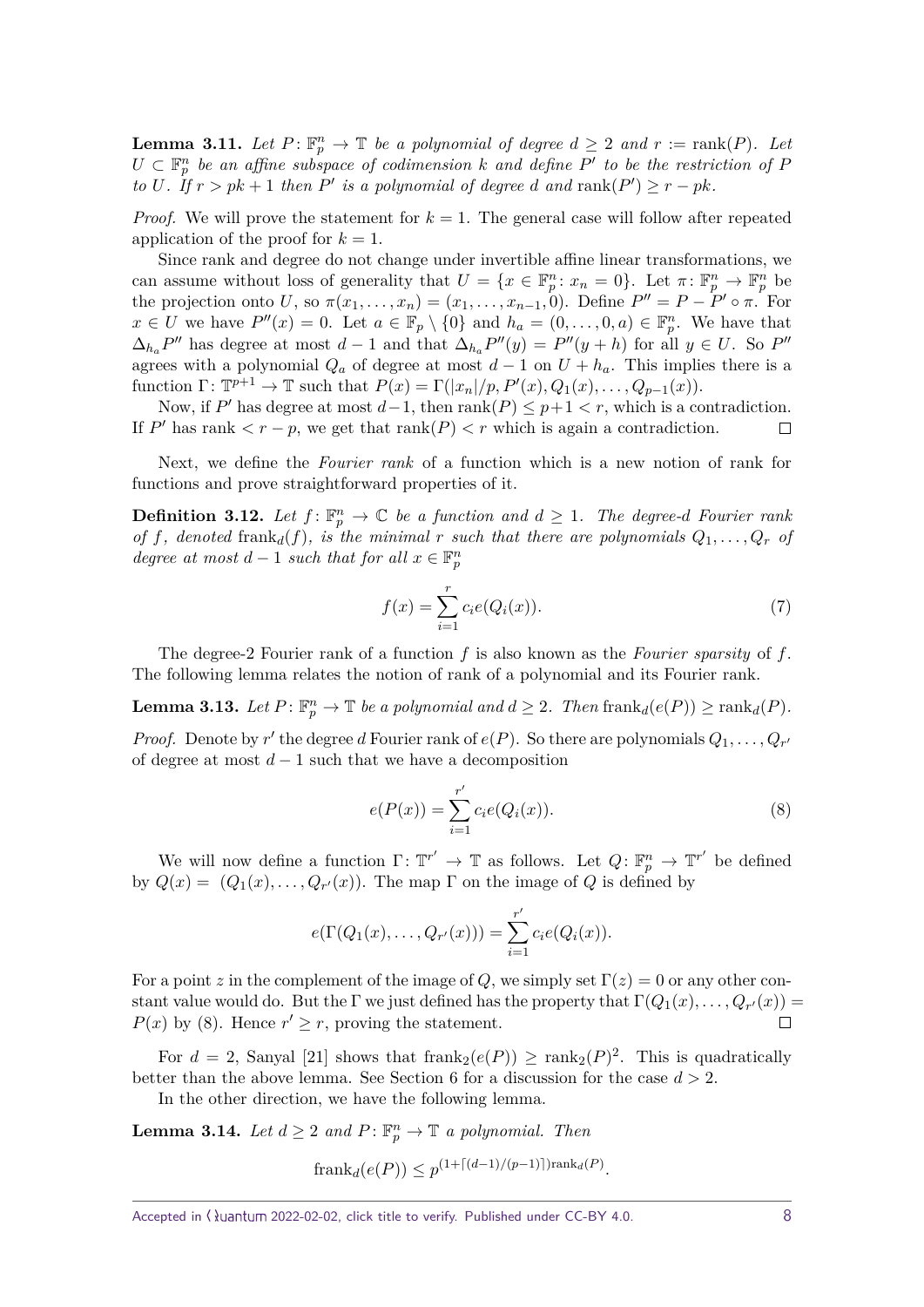*Proof.* Let  $r := \text{rank}_d(P)$ . Then there is a function  $\Gamma: \mathbb{T}^r \to \mathbb{T}$  and polynomials  $Q_1, \ldots, Q_r$ of degree at most  $d-1$  such that  $\Gamma(Q_1(x), \ldots, Q_r(x)) = P(x)$ . The Fourier expansion of Γ gives us a degree *d* − 1 Fourier expansion of *P*, namely

$$
e(\Gamma(Q_1(x),...,Q_r(x))) = \sum_{\alpha \in \widehat{G}} \widehat{\Gamma}(\alpha) e(Q_\alpha(x))
$$
  
=  $e(P(x)),$ 

where  $Q_{\alpha}(x) = \sum_{i=1}^{r} \alpha_i Q_i(x)$  and  $\widehat{G} = \prod_{i=1}^{r} \mathbb{Z}_{p^{k_i+1}}$  is the dual of the group  $G = \prod_{i=1}^{r} \frac{1}{p^{k_i}}$  $\frac{1}{p^{k_i+1}}\mathbb{Z}/\mathbb{Z}$ and  $k_i$  is the depth of  $Q_i$ . Since there are at most

$$
|\hat{G}| \le p^{(1 + \lceil (d-1)/(p-1) \rceil)r}
$$

Fourier coefficients in the above expression, the result follows.

 $\Box$ 

### 4 Magic states in prime dimension

In this section we will give the explicit form of the magic state that we obtain by using the generalization of the *T* gate in odd prime dimensions [\[15\]](#page-14-12). We will then proceed to show that these magic states have exponentially small correlation with quadratic phase functions.

### <span id="page-8-0"></span>4.1 Generalization of the *T* gate

The generalization of the *T* gate, and hence the corresponding magic state, curiously enough depends on whether the prime dimension p is equal to three or  $p > 3$ .

• But first, let us consider the case  $p = 2$ . In this case, the *T*-gate is given by  $T = \left(\begin{smallmatrix} 1 & 0 \\ 0 & e^{i\pi} \end{smallmatrix}\right)$  $\begin{pmatrix} 1 & 0 \\ 0 & e^{i\pi/4} \end{pmatrix}$  and the corresponding single qubit magic state is given by  $T|+\rangle =$  $|T\rangle = \frac{|0\rangle + e^{i\pi/4}|1\rangle}{\sqrt{2}}$ , hence the *n*-qubit magic state is

<span id="page-8-1"></span>
$$
|T\rangle^{\otimes n} = \frac{1}{2^{n/2}} \sum_{x \in \mathbb{F}_2^n} e(|x|/8)|x\rangle.
$$
 (9)

Here, the polynomial  $P: \mathbb{F}_2^n \to \mathbb{T}: x \mapsto |x|/8$  is a nonclassical polynomial of degree exactly three. This follows immediately from Proposition [3.7,](#page-5-1) see also Example [3.6.](#page-4-0) We will see a similar phenomenon in other prime dimensions.

• In the case that  $p = 3$ , let  $\xi = e^{2\pi i/9}$  be a ninth-root of unity. The generalization of the *T*-gate for  $p = 3$ , denoted by *U*, is given by

$$
U = \begin{pmatrix} 1 & 0 & 0 \\ 0 & \xi & 0 \\ 0 & 0 & \xi^2 \end{pmatrix}.
$$

The corresponding single qudit magic state is then

$$
|\psi_U\rangle = U|+\rangle = \frac{|0\rangle + \xi|1\rangle + \xi^2|3\rangle}{\sqrt{3}}.
$$

The *n*-qudit magic state in this case is

<span id="page-8-2"></span>
$$
|\psi_U\rangle^{\otimes n} = \frac{1}{3^{n/2}} \sum_{x \in \mathbb{F}_3^n} e(|x|/9)|x\rangle.
$$
 (10)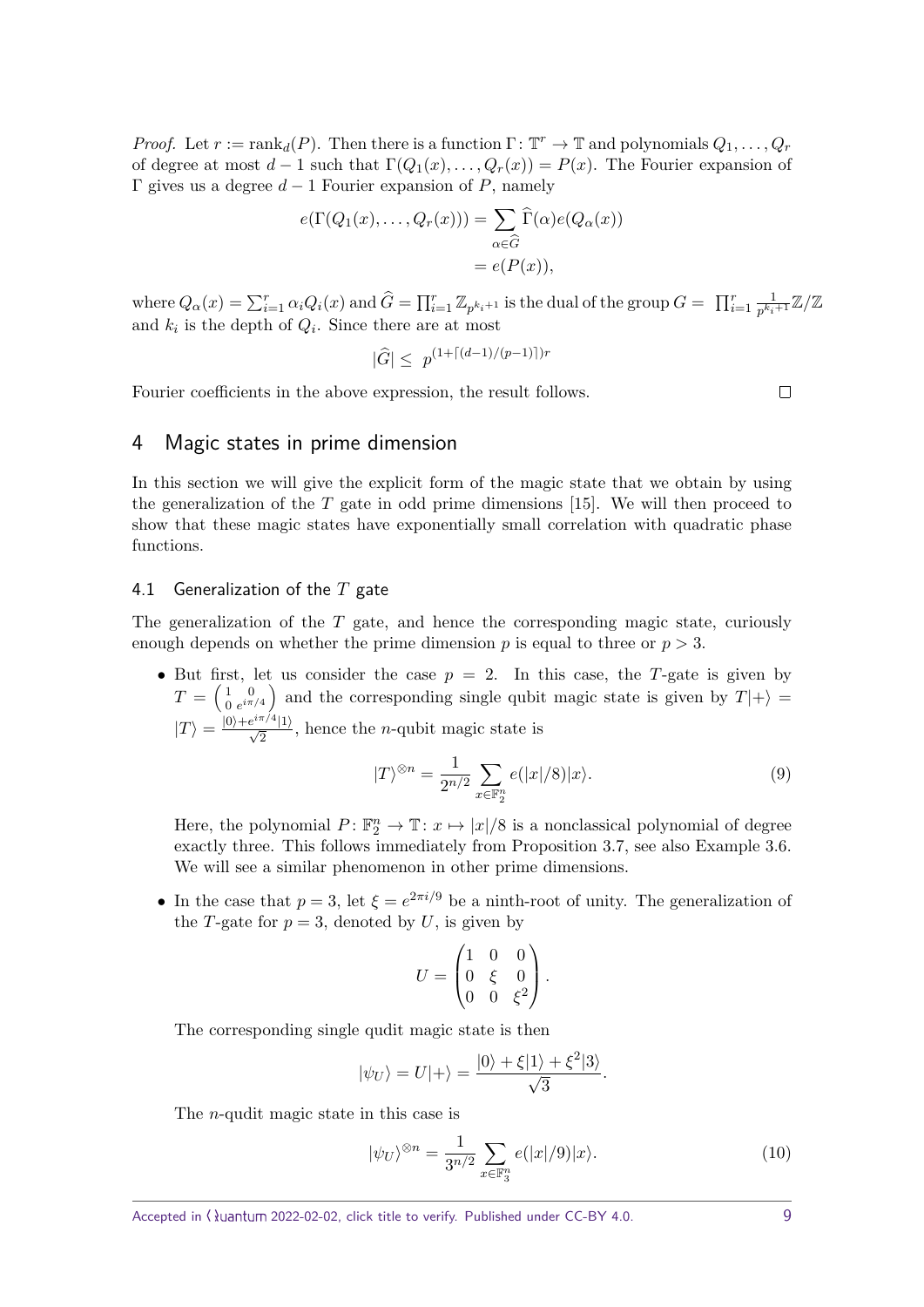The polynomial  $P: \mathbb{F}_3^n \to \mathbb{T}: x \mapsto |x|/9$  is again a nonclassical polynomial of degree three which follows from Proposition [3.7,](#page-5-1) see also Example [3.6.](#page-4-0)

• The case  $p > 3$  are all similar, but different from the previous two cases. In this case, let  $\omega_p = e^{2\pi i/p}$  be a *p*-th root of unity and  $P: \mathbb{F}_p \to \mathbb{F}_p$  a classical polynomial of degree three. Define

$$
U:=\sum_{x\in \mathbb{F}_p}\omega_p^{P(x)}|x\rangle\langle x|.
$$

This gate is then a non-clifford gate [\[15\]](#page-14-12) and could serve as a generalization of the *T* gate. The condition that *P* has degree three is important: if *P* has degree two, then *U* is a Clifford gate. The corresponding *n*-qudit magic state is then

<span id="page-9-0"></span>
$$
|\psi_U\rangle^{\otimes n} = \frac{1}{p^{n/2}} \sum_{x \in \mathbb{F}_p^n} \omega_p^{P_n(x)} |x\rangle,\tag{11}
$$

where  $P_n(x) = \sum_{i=1}^n P(x_i)$ . Unlike the  $p = 2, 3$  case, the polynomial  $P_n$  is a classical polynomial of degree three. Coincidentally, there are no cubic nonclassical polynomials for *p >* 3.

#### 4.2 Correlation with quadratic phase functions

We will now show that for the *n*-qudit magic states defined as above, the correlation with quantum states whose amplitudes are given by a quadratic phase functions is exponentially small. We need the following basic lemma, see [\[17\]](#page-14-15). We will state and prove it here for convenience.

<span id="page-9-1"></span>**Lemma 4.1.** For any two functions  $f, g: \mathbb{F}_p^n \to \mathbb{T}$ , we have

$$
|\langle e(f), e(g)\rangle|^4 \leq \mathop{\mathbb{E}}_{h \in \mathbb{F}_p^n} |\langle e(\Delta_h f), e(\Delta_h g)\rangle|^2.
$$

*Proof.* By the Cauchy-Schwarz inequality,

$$
\sqrt{\frac{\mathbb{E}}{h} |\langle e(\Delta_h f), e(\Delta_h g) \rangle|^2} \ge |\mathbb{E}_{h} \langle e(\Delta_h f), e(\Delta_h g) \rangle|
$$
  
=  $|\mathbb{E}_{x,h} e(f(x+h) - f(x) - (g(x+h) - g(x)))|$   
=  $|\langle e(f), e(g) \rangle|^2$ .

In other words, we can compute the correlation between two phase functions by computing the correlations between their derivatives and taking their average. If the derivatives are easier to work with, this will become useful.

<span id="page-9-2"></span>**Proposition 4.2.** Let  $P: \mathbb{F}_p^n \to \mathbb{T}$  be the polynomial in the phase of the amplitudes in *either Equation [\(9\)](#page-8-1), [\(10\)](#page-8-2) or*  $(11)$ *. Then, for any nonclassical polynomial*  $Q: \mathbb{F}_p^n \to \mathbb{T}$  *of degree at most two,*

$$
|\langle e(P), e(Q) \rangle| \le 2^{-cn},
$$

*for some*  $c > 0$  *depending on p.* 

 $\Box$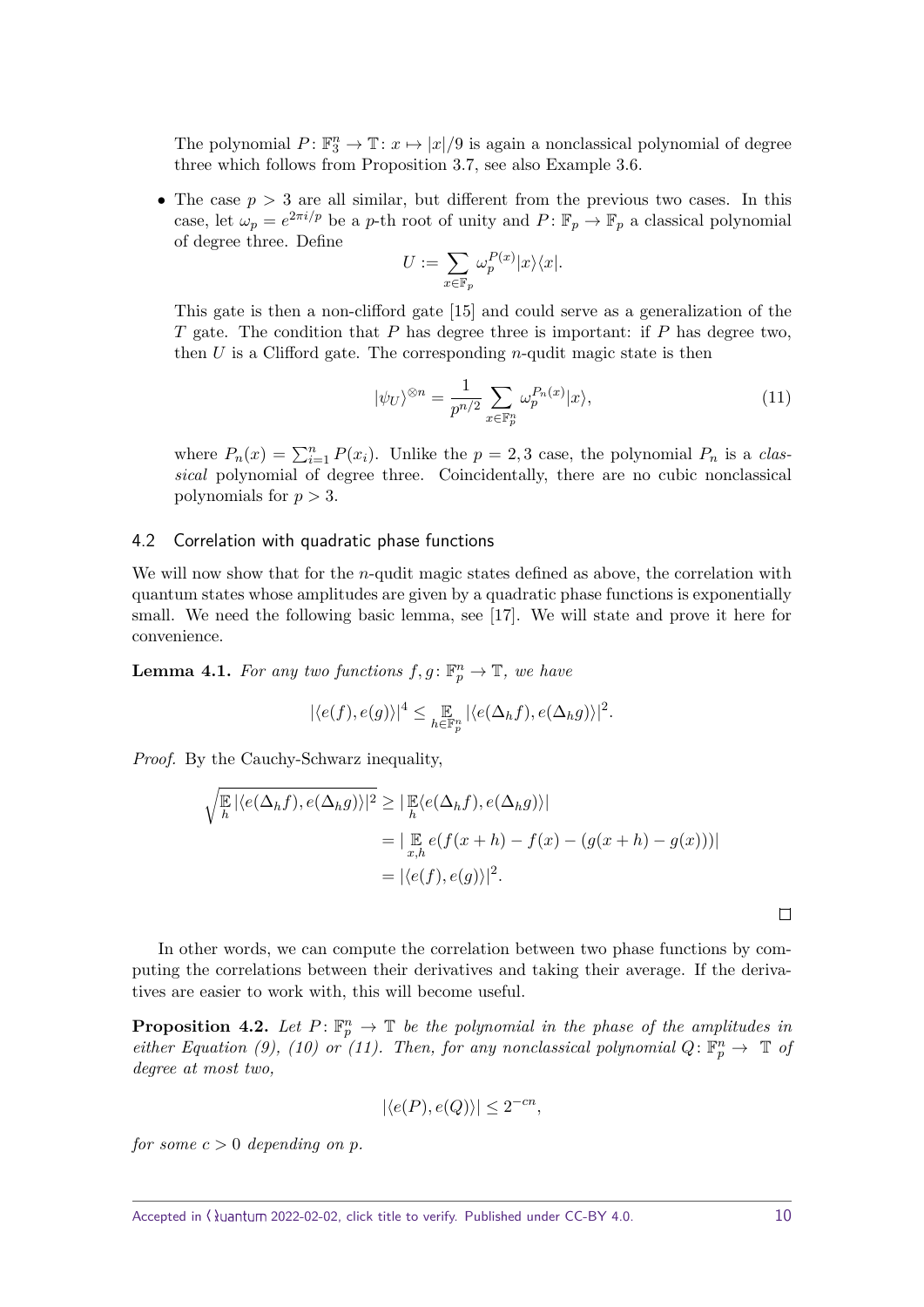*Proof.* We will only prove it for the case  $p = 2$ , since the other case  $p > 2$  is very similar. We will show that the polynomial phase function  $e(|x|/8)$ , giving the amplitudes of the  $n$ -qubit magic state (see  $(9)$ ), has exponentially small correlation with quadratic phase functions. First we compute the derivative of  $P$ ; let  $h \in \mathbb{F}_2^n$ . Then

$$
P(x+h) - P(x) = |x+h|/8 - |x|/8 = \sum_{i} |x_i + h_i|/8 - |x|/8
$$

$$
= \sum_{i} (|x_i| + |h_i| - 2|x_i||h_i|)/8 - |x|/8
$$

$$
= |h|/8 - |x \circ h|/4.
$$

In the second line, we used the property [\(1\)](#page-2-0). Let  $f: x \mapsto e(|x \circ h|/4)$ . We need the magnitudes of the Fourier coefficients of  $f$ ; we have for  $\alpha \in \mathbb{F}_2^n$ 

$$
\hat{f}(\alpha) = \mathbb{E}_{x} e^{i\pi(|x \circ h| - 2|\alpha \circ x|)/2},
$$

so

$$
|\hat{f}(\alpha)|^2 = \mathbb{E}_{x,y} e^{i\pi(|x \circ h| - |y \circ h| - 2|\alpha \circ x| + 2|\alpha \circ y|)/2}
$$
  
\n
$$
= \mathbb{E}_{y,z} e^{i\pi(|y \circ h| + |z \circ h| - 2|y \circ z \circ h| - |y \circ h| - 2|\alpha \circ z|)/2}
$$
  
\n
$$
= \mathbb{E}_{y,z} e^{i\pi(|z \circ h| - 2|y \circ z \circ h| - 2|\alpha \circ z|)/2}
$$
  
\n
$$
= \mathbb{E}_{z} e^{i\pi(|z \circ h| - 2|\alpha \circ z|)/2} \mathbb{E}_{y}(-1)^{|y \circ z \circ h|}.
$$

In the second line we used a change of variables  $x = y + z$  and the property in [\(1\)](#page-2-0) so that

$$
|x \circ h| = |(y + z) \circ h| = |y \circ h + z \circ h| = |y \circ h| + |z \circ h| - 2|(y \circ h) \circ (z \circ h)|
$$
  
=  $|y \circ h| + |z \circ h| - 2|y \circ z \circ h|$ .

The expectation over *y* is 0 unless  $h_i = 1 \Rightarrow z_i = 0$  in which case it is equal to 1. So continuing where we left off

$$
= \frac{1}{2^n} \sum_{z:h_i=1\Rightarrow z_i=0} e^{i\pi(|z \circ h|-2|\alpha \circ z|)/2}
$$

$$
= \frac{1}{2^n} \sum_{z:h_i=1\Rightarrow z_i=0} (-1)^{|\alpha \circ z|}
$$

which is 0 unless  $h_i = 0 \Rightarrow \alpha_i = 0$ , in which case it equals  $2^{-|h|}$ . So the non-zero Fourier coefficients of *f* are at those  $\alpha \in \mathbb{F}_2^n$  for which it holds that  $h_i = 0 \Rightarrow \alpha_i = 0$ .

We will now show that there is exponentially small correlation between  $e(P)$  and any nonclassical polynomial phase function *e*(*Q*) of degree two. By Lemma [4.1](#page-9-1) and Parseval, we have that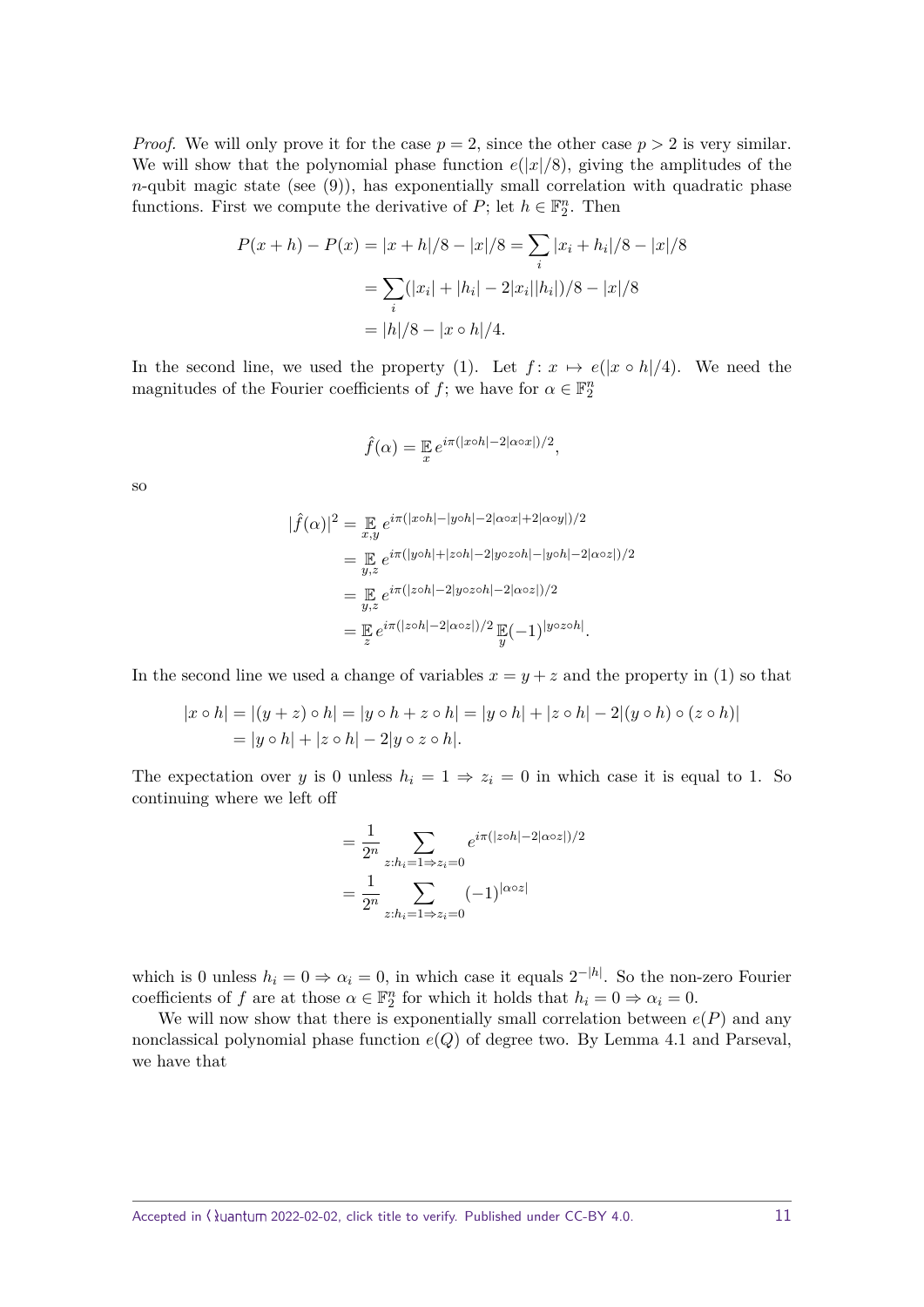$$
\begin{aligned} |\langle e(P), e(Q) \rangle|^4 &\leq \mathbb{E} |\langle e(\Delta_h P), e(\Delta_h Q) \rangle|^2 \\ &= \mathbb{E} |\langle e(\widehat{\Delta_h P}), e(\widehat{\Delta_h Q}) \rangle|^2 \\ &\leq \mathbb{E} 2^{-|h|} \\ &= \frac{1}{2^n} \sum_{k=0}^n 2^{-k} |\{h \in \mathbb{F}_2^n : |h| = k\}| \\ &= \left(\frac{3}{4}\right)^n. \end{aligned}
$$

In the third line, we used that ∆*hQ* is a degree one classical polynomial (using Lemma [3.8\)](#page-5-2), which means that  $e(\Delta_h Q)$  has only one non-zero Fourier coefficient and that the magnitude of all the Fourier coefficients of  $e(\Delta_h(P))$  is at most  $2^{-|h|/2}$ , see the computation of  $|\hat{f}(\alpha)|^2$ above where  $f(x) = e(|h|/8)e(-\Delta_h P(x)).$ 

For  $p = 3$ , the cubic phase function giving the amplitudes of the *n*-qudit magic states is given by [\(10\)](#page-8-2). One follows the same strategy by first computing the derivative of the polynomial  $x \mapsto |x|/9$  using the property [\(2\)](#page-2-1) and computing the magnitude of the Fourier coefficients of its associated phase function and concluding with a use of Lemma [4.1.](#page-9-1) The case  $p > 3$  is simpler as it does not require any property of the map  $|\cdot|$ , since the polynomial in the phase of [\(11\)](#page-9-0) is a classical polynomial.  $\Box$ 

## 5 Stabilizer rank of the *n*-qudit magic state

Here we prove Theorem [1.1,](#page-1-0) our main result.

The following claim from [\[20\]](#page-15-0) is needed to get a handle on the affine subspaces that appear with the stabilizer states in a stabilizer decomposition.

<span id="page-11-0"></span>**Claim 5.1** ([\[20\]](#page-15-0)). Let *p* be a prime and  $H_1, \ldots, H_r \subset \mathbb{F}_p^n$  be a collection of affine subspaces *and assume*  $r \leq n/2$ *. Then there exists an affine subspace U of dimension at least*  $n - 2r$ *and a subset*  $S \subset [r]$  *such that for all*  $x \in U$ 

$$
1_{H_i}(x) = \begin{cases} 1 & \text{if } i \in S \\ 0 & \text{otherwise.} \end{cases}
$$

*Proof.* Let  $E: \mathbb{F}_p^n \to \{0,1\}^r$  be the map given by  $x \mapsto (1_{H_1}(x), \ldots, 1_{H_r}(x))$ . By the pigeonhole principle, there is  $\alpha \in \{0,1\}^r$  such that  $|E^{-1}(\alpha)| \geq p^n 2^{-r} \geq p^{n-r}$ . Denote by  $S \subset [r]$  the set of indices *i* such that  $\alpha_i = 1$ . It is clear that  $E^{-1}(\alpha) = \bigcap_{i \in S} H_i \setminus \bigcup_{i \notin S} H_i$ (if  $S = \emptyset$ , define  $\cap_{i \in S} H_i = \mathbb{F}_p^n$ ). Now define  $V = \cap_{i \in S} H_i$ , this is an affine subspace of dimension at least  $n - r$ . Pick an arbitrary  $x_0 \in E^{-1}(\alpha)$ , so  $x_0 \notin H_i$  for  $i \notin S$ . This implies that  $\forall i \notin S$  there is an affine equation  $h_i$  such that  $h_i(x_0) = 1$  but  $h_i(x) = 0$  for all  $x \in H_i$ . The affine subspace we are looking for is

$$
U := \{ x \in V : \forall i \notin S \quad h_i(x) = 1 \}.
$$

Note that *U* is not empty since  $x_0 \in U$ . Since we only add at most *r* extra equations, the dimension of *U* is at least  $n - 2r$ .  $\Box$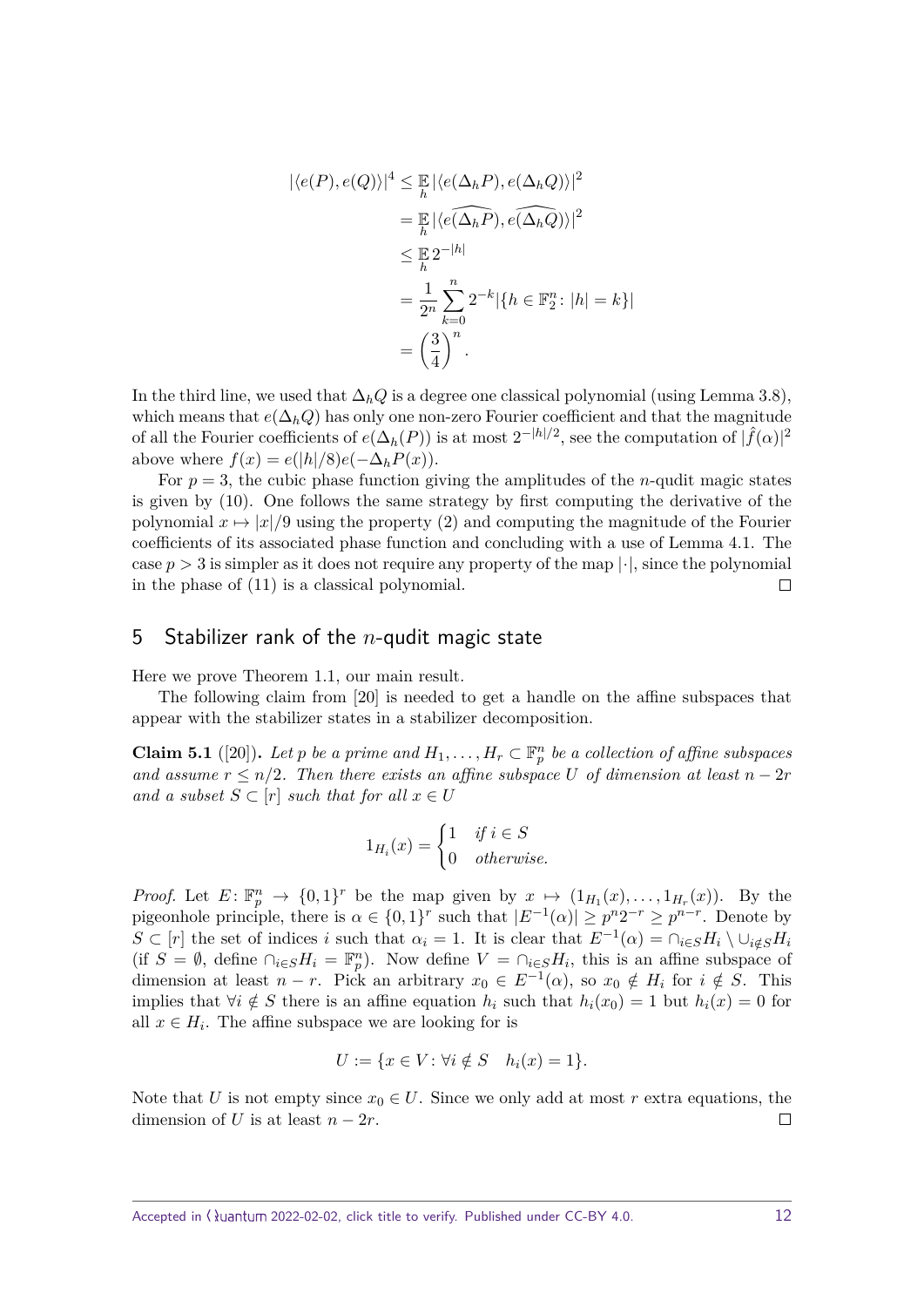**Proof of Theorem [1.1](#page-1-0)** Let  $P: \mathbb{F}_p^n \to \mathbb{T}$  be the nonclassical polynomial of degree three given by the corresponding *n*-qudit magic state, depending on the prime *p*. For  $p = 2$ ,  $p = 3$  and  $p > 3$  it is given by the (polynomials in the phase of the) amplitudes of Equation [\(9\)](#page-8-1), [\(10\)](#page-8-2) and [\(11\)](#page-9-0) respectively. Let  $|\psi\rangle$  be the corresponding *n*-qudit magic state, i.e.

$$
|\psi\rangle = p^{-n/2} \sum_{x \in \mathbb{F}_p^n} e(P(x)) |x\rangle.
$$

Denote by *r* the stabilizer rank of  $|\psi\rangle$ , so there is a decomposition

$$
|\psi\rangle = \sum_{i=1}^{r} c_i |\phi_i\rangle,
$$

for some constants  $c_i$  and stabilizer states  $|\phi_i\rangle$ . Each such  $\phi_i$  is defined on an affine subspace  $H_i \subset \mathbb{F}_p^n$ . Let  $C > 0$  be a large enough constant<sup>[1](#page-12-1)</sup>. If  $r > n/C$ , we are done. So assume  $r \leq n/C$ . Then, we have that

$$
e(P(x)) = p^{n/2} \langle x | \psi \rangle = p^{n/2} \sum_{i=1}^{r} c_i \langle x | \phi_i \rangle
$$

$$
= \sum_{i=1}^{r} c'_i e(Q_i(x)) 1_{H_i}(x),
$$

where  $Q_i$  is a quadratic polynomial on  $H_i$  and  $c'_i = p^{(n-\dim(H_i))/2}c_i$ . Then by Claim [5.1](#page-11-0) (using  $r \leq n/C$ ), there is an affine subspace U of dimension cn for some  $c \geq 0.99$  and a non-empty subset  $S \subset [r]$  such that  $\forall x \in U$ 

$$
1_{H_i}(x) = \begin{cases} 1 & \text{if } i \in S \\ 0 & \text{otherwise.} \end{cases}
$$

Let  $A: \mathbb{F}_p^{cn} \to \mathbb{F}_p^n$  be an affine linear map such that  $U = \{A(y): y \in \mathbb{F}_p^{cn}\}$ . Let  $P' : \mathbb{F}_p^{cn} \to \mathbb{T}$  be the polynomial given by  $P'(y) = P(A(y))$ . Then the restriction of the above decomposition of  $e(P(x))$  to *U* implies that

<span id="page-12-2"></span>
$$
e(P'(y)) = \sum_{i \in S} c'_i e(Q'_i(y)),
$$
\n(12)

where  $Q_i'(y) := Q_i(A(y))$  and we have that  $Q_i'$  is a nonclassical polynomial of degree at most two. By Proposition [4.2](#page-9-2) and (the contrapositive of) [3.10](#page-6-0) the polynomial *P* has high rank: rank( $P$ )  $\geq \Omega(n)$ . By Lemma [3.11](#page-6-1) it follows that  $P'$  is still cubic and we have  $rank(P') \geq \Omega(n)$  (this uses that *C* is a large enough constant). But [\(12\)](#page-12-2) is a decomposition in terms of nonclassical polynomial phase functions of degree at most two. By Lemma [3.13](#page-7-1) we have  $|S| \geq \Omega(n)$  so that  $r \geq \Omega(n)$ .  $\Box$ 

#### <span id="page-12-0"></span>6 Discussion

From the above proof, we can immediately conclude that it is not possible to get superlinear lower bounds on the stabilizer rank of *n*-qudit magic states using these techniques. This is due to the use of Claim [5.1.](#page-11-0) However, there is no obvious obstruction to get superlinear lower bounds on the number of stabilizer states needed in a decomposition of *n*-qudit

Accepted in  $\lambda$ uantum 2022-02-02, click title to verify. Published under CC-BY 4.0. 13

<span id="page-12-1"></span><sup>&</sup>lt;sup>1</sup>Given the prime *p* and the constant *c* from Proposition [4.2,](#page-9-2) the constant *C* should satisfy  $C > 2p/c$ .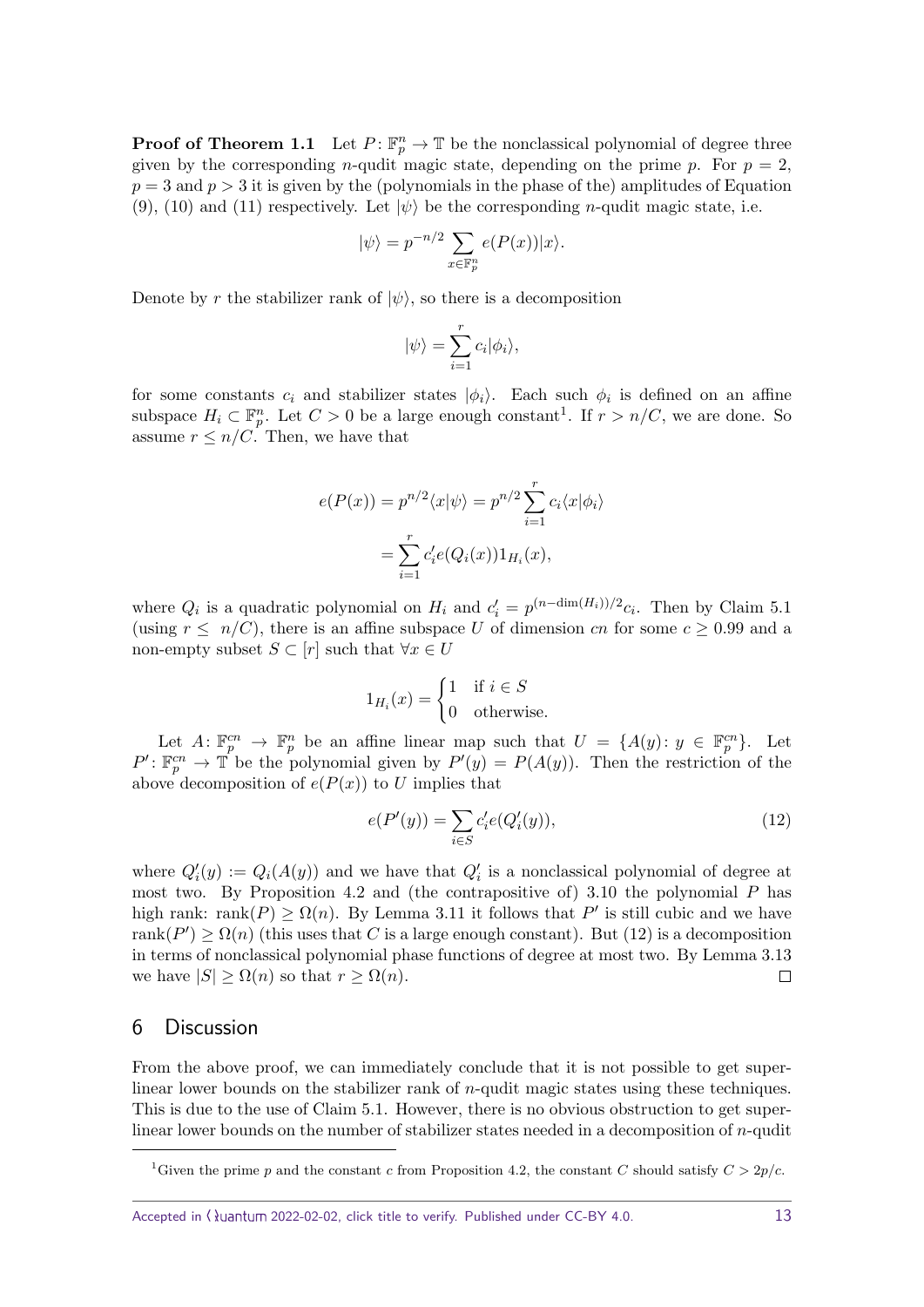magic states where all the stabilizer states are defined on the full space  $\mathbb{F}_p^n$ . The graph states (classical quadratic polynomials) are for example in this set. The possibility of such a super-linear lower bound hinges on the relationship between the rank of a polynomial and its Fourier rank: the  $d$ -rank of a polynomial  $P$  on  $n$  variables is at most  $n$ , whereas the degree- $d$  Fourier rank of a polynomial is at most  $p^n$ . Lemma [3.13](#page-7-1) only shows that  ${\rm frank}_d(e(P)) \ge {\rm rank}_d(P)$ . Is this relation optimal, or can we expect much better?

<span id="page-13-0"></span>**Problem 6.1.** *Let*  $d \geq 2$  *and*  $P: \mathbb{F}_p^n \to \mathbb{T}$  *be a polynomial. Is it true that* 

 ${\rm frank}_d(e(P)) \geq \omega({\rm rank}_d(P))$ ?

A positive answer to this question would not only show that the *n*-qubit magic state needs super-linear many stabilizer states defined on the full space  $\mathbb{F}_p^n$ , but would also have implications in another field. For this, let us consider the case  $p = 2$ .

Let  $AND(x) = |x_1x_2 \cdots x_n|/2$  be the (classical) polynomial giving the AND function. The "quadratic uncertainty principle" [\[8\]](#page-14-16) is a conjecture that states that any decomposition

<span id="page-13-1"></span>
$$
e(\text{AND}(x)) = \sum_{i=1}^{r} c_i e(Q_i(x)),
$$
\n(13)

where  $Q_i$  are classical quadratic polynomials, must have  $r \geq 2^{\Omega(n)}$ . Note that Definitions [3.9](#page-5-0) and [3.12](#page-7-2) of rank and frank are still valid if we only allow classical polynomials, which we will denote by rank' and frank'. The best known lower bound is  $\text{frank}_3'(e(\text{AND})) \geq n/2$ [\[25\]](#page-15-7). The proof of this uses the Chevalley-Warning theorem in an elegant way. It shows, implicitly, that the 3-rank' of the AND function is at least  $n/2$ , i.e. near maximal rank. This way of looking at it fits very well with Lemma [3.13.](#page-7-1) What is actually shown in [\[25\]](#page-15-7) is the same lower bound for the NOR function, i.e.  $NOR(x) = |1 + x_1| \cdots |1 + x_n|/2$ . Lower bounds on the NOR function imply the same lower bounds on the AND function (it is the same function in a different basis). The proof also works if we allow polynomials of degree at most a constant.

**Theorem 6.2** ([\[25\]](#page-15-7), generalized). Let NOR:  $\mathbb{F}_2^n \to \mathbb{T}$  be the function defined above and *let*  $d \geq 3$  *be an integer (constant). Then* frank $d(e(NOR)) \geq n/(d-1)$ *.* 

*Proof.* We will show that  $\text{rank}'_d(\text{NOR}) \geq n/(d-1)$ . Having shown this, the result follows immediately from Lemma  $3.13$  (which also holds for rank' and frank').

Let  $r = \text{rank}'_d(\text{NOR})$ . So there are (classical) polynomials  $Q_1, \ldots, Q_r$  of degree at most  $d-1$  such that there is a function  $\Gamma: \mathbb{T}^r \to \mathbb{T}$  such that

$$
NOR(x) = \Gamma(Q_1(x), \ldots, Q_r(x)).
$$

We may assume without loss of generality that  $Q_i(0) = 0$  for all  $i = 1, \ldots, r$  (since  $\Gamma$  can always add/subtract a constant to/from  $Q_i$ ). Assume that  $r < n/(d-1)$ . By the Chevalley-Warning theorem, the polynomials  $Q_1, \ldots, Q_r$  have another common root  $x \neq (0, \ldots, 0)$ . This contradicts the fact that  $NOR(x) = 1/2$  if and only if  $x = (0, \ldots, 0)$ .  $\Box$ 

Since the NOR function has rank<sup> $\text{S(NOR)} \geq n/2$ , a positive answer to Problem [6.1](#page-13-0)</sup> would show that the number of quadratic polynomials needed in [\(13\)](#page-13-1) is super-linear. As noted before, Sanyal [\[21\]](#page-15-6) showed that  $\text{frank}'_2(e(P)) \ge \text{rank}'_2(P)^2$ . An analogue of this result for  $d > 2$  would quadratically improve the best lower bound on frank<sup> $\prime$ </sup><sub>3</sub>(NOR).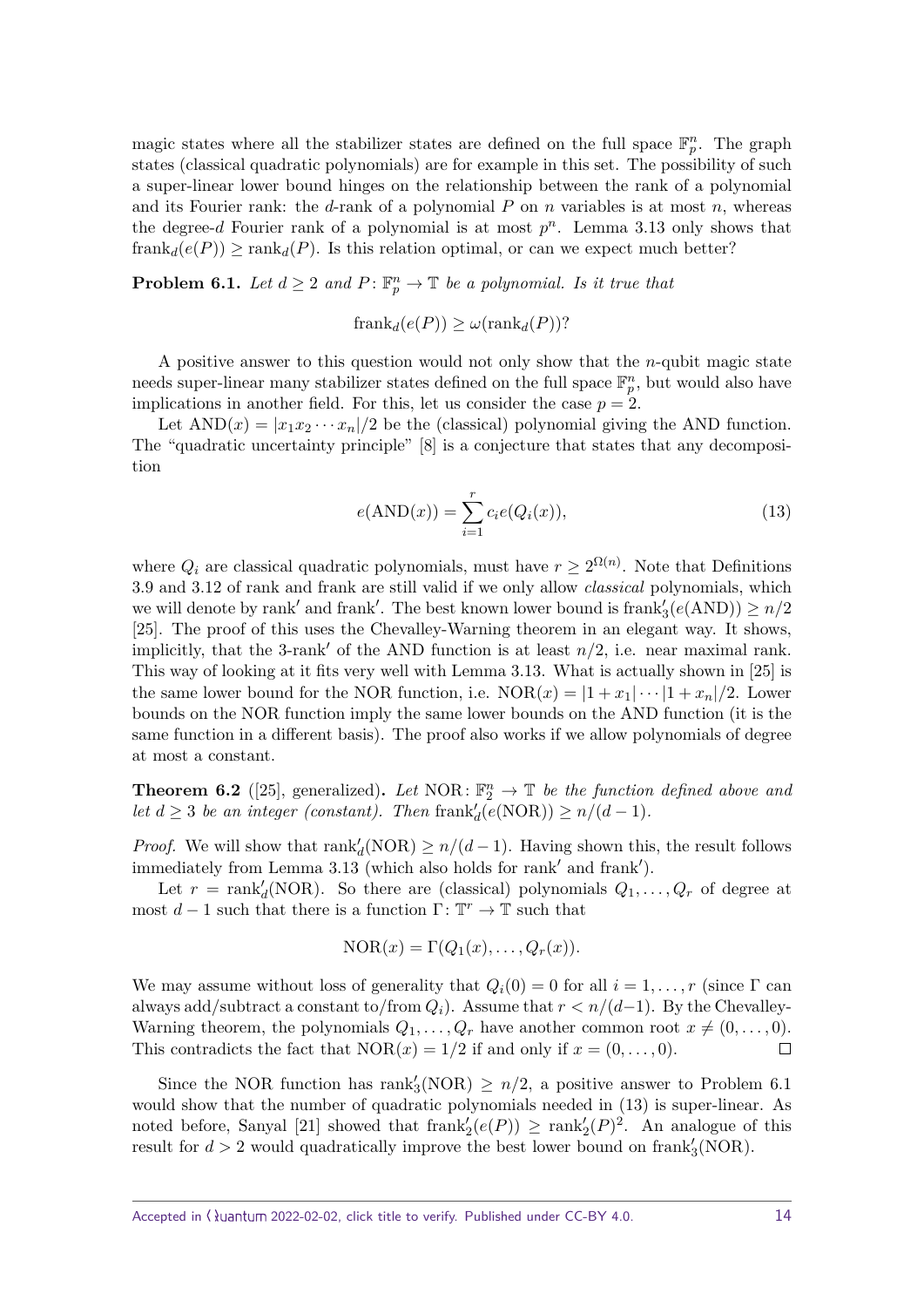## **References**

- <span id="page-14-13"></span>[1] Tom Bannink, Jop Briët, Harry Buhrman, Farrokh Labib, and Troy Lee. Bounding quantum-classical separations for classes of nonlocal games. In 36th International Symposium on Theoretical Aspects of Computer Science (STACS 2019), pages 12:1– 12:11, March 2019. [DOI: 10.4230/LIPIcs.STACS.2019.12.](https://doi.org/10.4230/LIPIcs.STACS.2019.12)
- <span id="page-14-10"></span>[2] Sergey Bravyi and David Gosset. Improved classical simulation of quantum circuits dominated by clifford gates. Phys. Rev. Lett., 116:250501, Jun 2016. [DOI:](https://doi.org/10.1103/PhysRevLett.116.250501) [10.1103/PhysRevLett.116.250501.](https://doi.org/10.1103/PhysRevLett.116.250501)
- <span id="page-14-2"></span>[3] Sergey Bravyi and Alexei Kitaev. Universal quantum computation with ideal clifford gates and noisy ancillas. Physical Review A,  $71(2):022316$ , 2005. [DOI: 10.1103/Phys-](https://doi.org/10.1103/PhysRevA.71.022316)[RevA.71.022316.](https://doi.org/10.1103/PhysRevA.71.022316)
- <span id="page-14-6"></span>[4] Sergey Bravyi, Graeme Smith, and John A. Smolin. Trading classical and quantum computational resources. Phys. Rev.  $X$ , 6:021043, Jun 2016. [DOI: 10.1103/Phys-](https://doi.org/10.1103/PhysRevX.6.021043)[RevX.6.021043.](https://doi.org/10.1103/PhysRevX.6.021043)
- <span id="page-14-11"></span>[5] Sergey Bravyi, Dan Browne, Padraic Calpin, Earl Campbell, David Gosset, and Mark Howard. Simulation of quantum circuits by low-rank stabilizer decompositions. Quantum, 3:181, September 2019. [DOI: 10.22331/q-2019-09-02-181.](https://doi.org/10.22331/q-2019-09-02-181)
- <span id="page-14-3"></span>[6] Jianxin Chen, Fang Zhang, Cupjin Huang, Michael Newman, and Yaoyun Shi. Classical simulation of intermediate-size quantum circuits. *arXiv preprint* arXiv:1805.01450, 2018.
- <span id="page-14-7"></span>[7] Jeroen Dehaene and Bart De Moor. Clifford group, stabilizer states, and linear and quadratic operations over gf(2). Phys. Rev. A, 68:042318, Oct 2003. [DOI:](https://doi.org/10.1103/PhysRevA.68.042318) [10.1103/PhysRevA.68.042318.](https://doi.org/10.1103/PhysRevA.68.042318)
- <span id="page-14-16"></span>[8] Yuval Filmus, Hamed Hatami, Steven Heilman, Elchanan Mossel, Ryan O'Donnell, Sushant Sachdeva, Andrew Wan, and Karl Wimmer. Real analysis in computer science: A collection of open problems. Preprint available at https://simons. berkeley. edu/sites/default/files/openprobsmerged. pdf, 2014.
- <span id="page-14-1"></span>[9] D Gottesman. The heisenberg representation of quantum computers. 6 1998. URL <https://www.osti.gov/biblio/319738>.
- <span id="page-14-0"></span>[10] William Timothy Gowers. A new proof of szemerédi's theorem for arithmetic progressions of length four. Geometric & Functional Analysis GAFA,  $8(3)$ :529–551, 1998.
- <span id="page-14-8"></span>[11] D. Gross. Hudson's theorem for finite-dimensional quantum systems. Journal of Mathematical Physics, 47(12):122107, 2006. [DOI: 10.1063/1.2393152.](https://doi.org/10.1063/1.2393152)
- <span id="page-14-4"></span>[12] Thomas Häner and Damian S. Steiger. 0.5 petabyte simulation of a 45-qubit quantum circuit. In Proceedings of the International Conference for High Performance Computing, Networking, Storage and Analysis. ACM, 2017. [DOI: 10.1145/3126908.3126947.](https://doi.org/10.1145/3126908.3126947)
- <span id="page-14-14"></span>[13] Hamed Hatami, Pooya Hatami, and Shachar Lovett. Higher-order fourier analysis and applications. Foundations and Trends $\widehat{R}$  in Theoretical Computer Science, 13(4): 247–448, 2019. [DOI: 10.1561/0400000064.](https://doi.org/10.1561/0400000064)
- <span id="page-14-9"></span>[14] Erik Hostens, Jeroen Dehaene, and Bart De Moor. Stabilizer states and clifford operations for systems of arbitrary dimensions and modular arithmetic. Physical Review A, 71(4), apr 2005. [DOI: 10.1103/physreva.71.042315.](https://doi.org/10.1103/physreva.71.042315)
- <span id="page-14-12"></span>[15] Mark Howard and Jiri Vala. Qudit versions of the qubit  $\pi/8$  gate. Physical Review A, 86(2):022316, 2012. [DOI: 10.1103/PhysRevA.86.022316.](https://doi.org/10.1103/PhysRevA.86.022316)
- <span id="page-14-5"></span>[16] Zi-Wen Liu and Andreas Winter. Many-body quantum magic. arXiv preprint arXiv:2010.13817, 2020.
- <span id="page-14-15"></span>[17] Shachar Lovett, Roy Meshulam, and Alex Samorodnitsky. Inverse conjecture for the